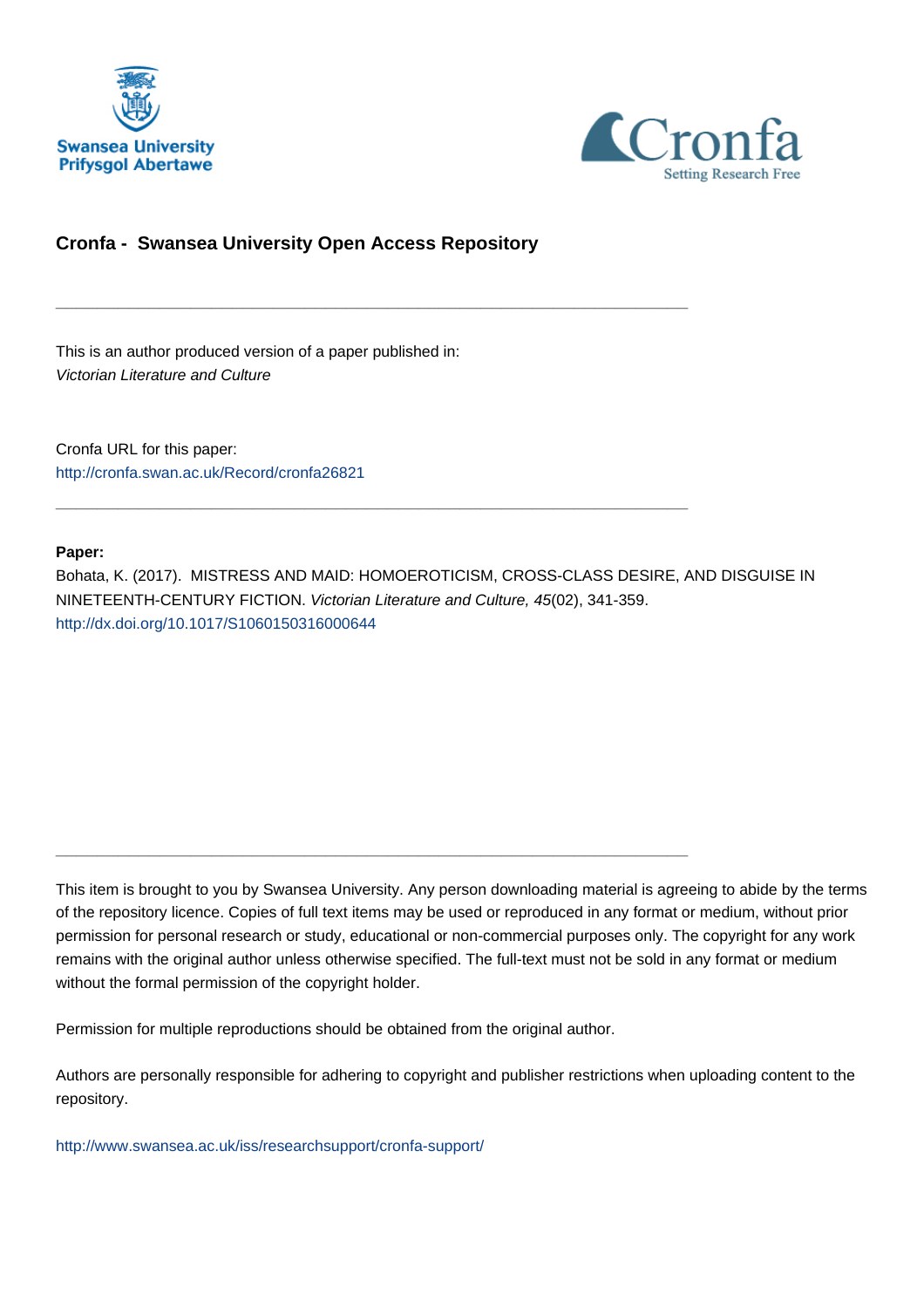# Mistress and Maid: Homoeroticism, Cross-Class Desire, and Disguise in Nineteenth-Century

# Fiction

#### By Kirsti Bohata

THE RELATIONSHIP BETWEEN MISTRESS AND MAID is curiously intimate yet bounded by class. Employers and their servants are caught in a dynamic of dominance and submission, in which they practice mutual surveillance. Yet the relationship may also evoke models of loyalty, devotion, and the possibility, in fiction at least, of female alliance. On the comparatively rare occasions that servants feature at all in Victorian fiction, these dynamics lend a homoerotic dimension to the cross-class relationship between mistress and maid.<sup>1</sup> The positions of mistress and maid bring two women together under the same roof while separating them by class, thus providing a framework for a fictional exploration for yearning, desire, unrequited love, or sometimes union. Alternatively, a queer relationship may be obscured by the guise of employer and servant. Indeed, the mistress-maid stories discussed here often involve masquerade in some form, including cross-class and cross-gender disguises.<sup>2</sup>

In the late nineteenth century, women writing about same-sex desire use servants and mistresses to explicitly articulate or encode love between women in their fiction. Amy Dillwyn's little-known, quasi-autobiographical, novel Jill (1884) is a paradigmatic fiction in which same-sex desire is represented through a story about cross-class disguise. American short stories by Sarah Orne Jewett ("Martha's Lady," 1897) and Constance Fenimore Woolson ("Miss Grief," 1880) also adopt the relationship between mistress and maid to explore the rewards and frustrations of same-sex love and desire, while Edith Wharton's ghost story, "The Lady's Maid's Bell" (1902), offers another example of the homoeroticism of the mistress-maid dynamic. The homoerotic tropes used by these authors – such as surveillance and voyeurism, passionate loyalty, and chivalric service – were, however, anticipated in earlier texts not explicitly, and perhaps not self-consciously, concerned with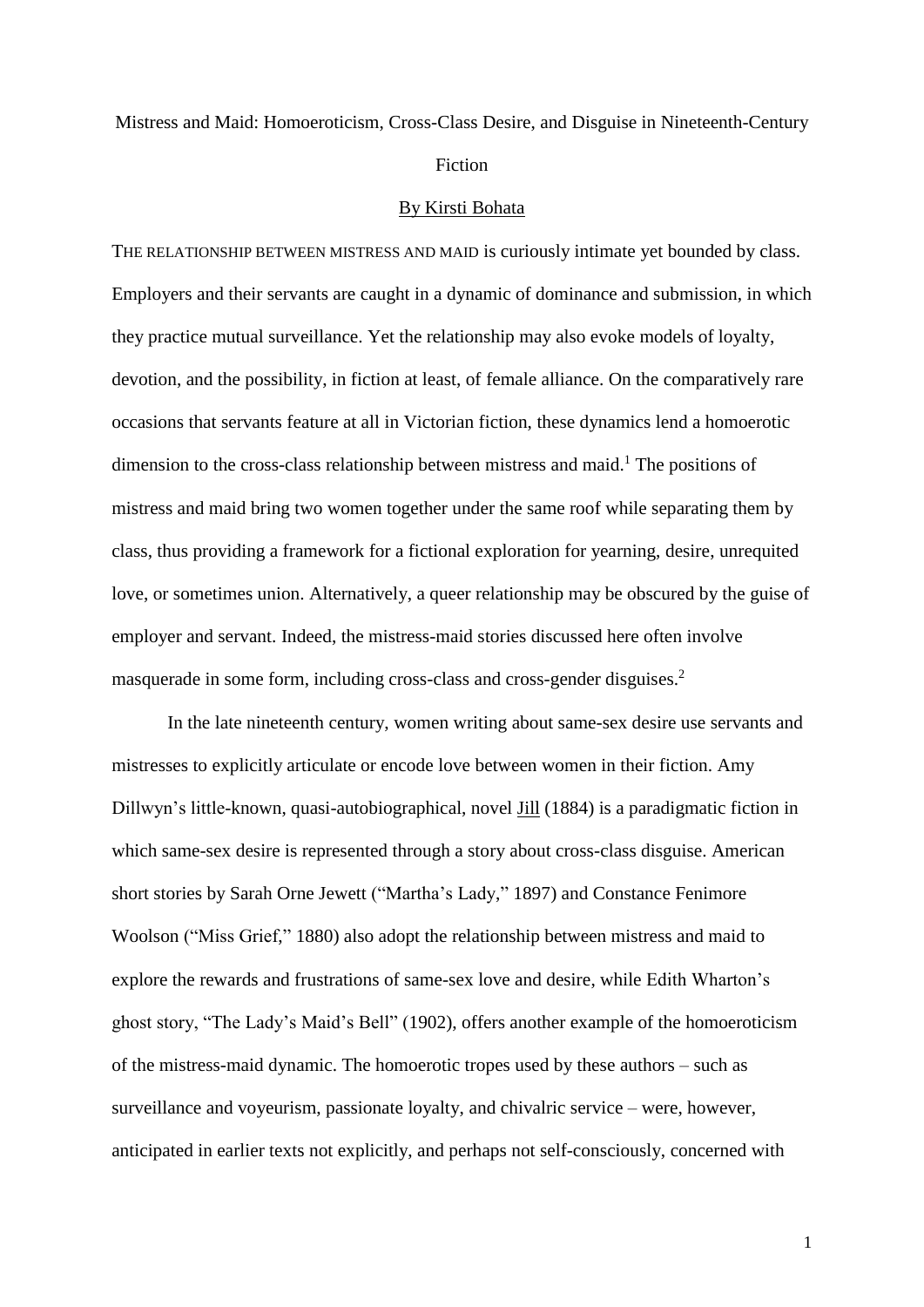articulating same-sex desire, including short fictions by George Eliot and Elizabeth Gaskell as well as some sensation novels. As Sharon Marcus has argued in her study Between Women, "mainstream femininity" could be "openly homoerotic" (3). Following Marcus's theoretical distinction between the sexual and the erotic, this essay does not propose that all the texts discussed here are "secretly lesbian," rather that the mistress-maid relationship as it appears in fiction is often "openly homoerotic." At the same time, however, I argue that some texts undoubtedly use cross-class homoeroticism more purposefully to encode or directly represent exclusive love and desire between women.

Conduct manuals for employers and servants acknowledge the potential for crossclass intimacy in order to forbid it. Maids are enjoined to respect the "natural barrier" between themselves and their employers (Motherly 22). Mistresses are reminded that they must refrain from familiarity and the manuals cast aspersions on the intelligence and breeding of ladies who stoop to fraternise with the domestics.<sup>3</sup> Class distinctions and a proper distance must be maintained for the sake of social order and patriarchal domestic harmony. Indeed in Victorian fiction Anthea Trodd notes that "a good relationship between wives and servants . . . is suggestive of criminal intrigue" (108). The presence of servants in the middle-class home provoked all kinds of anxieties including concern about their potentially corrupting influence, particularly on juveniles in their care.<sup>4</sup> Nursemaids were suspected of imparting bad habits and poor morals to children, while lady's maids could be associated with extra-marital sex, illegitimacy, and prostitution (Gillis). As a group, female servants were seen as sexually available and morally suspect and, towards the latter part of the century, prostitution, lesbianism, and domestic servants were directly linked in (and through) French literature, journalism, and European sexology. In *Psychopathia Sexualis* (1886) Richard von Krafft-Ebing repeated the claims of the journalist Ali Coffingnon as evidence to support the contention that the "vice" of lesbianism in Paris "is, of late, quite the fashion, – partly owing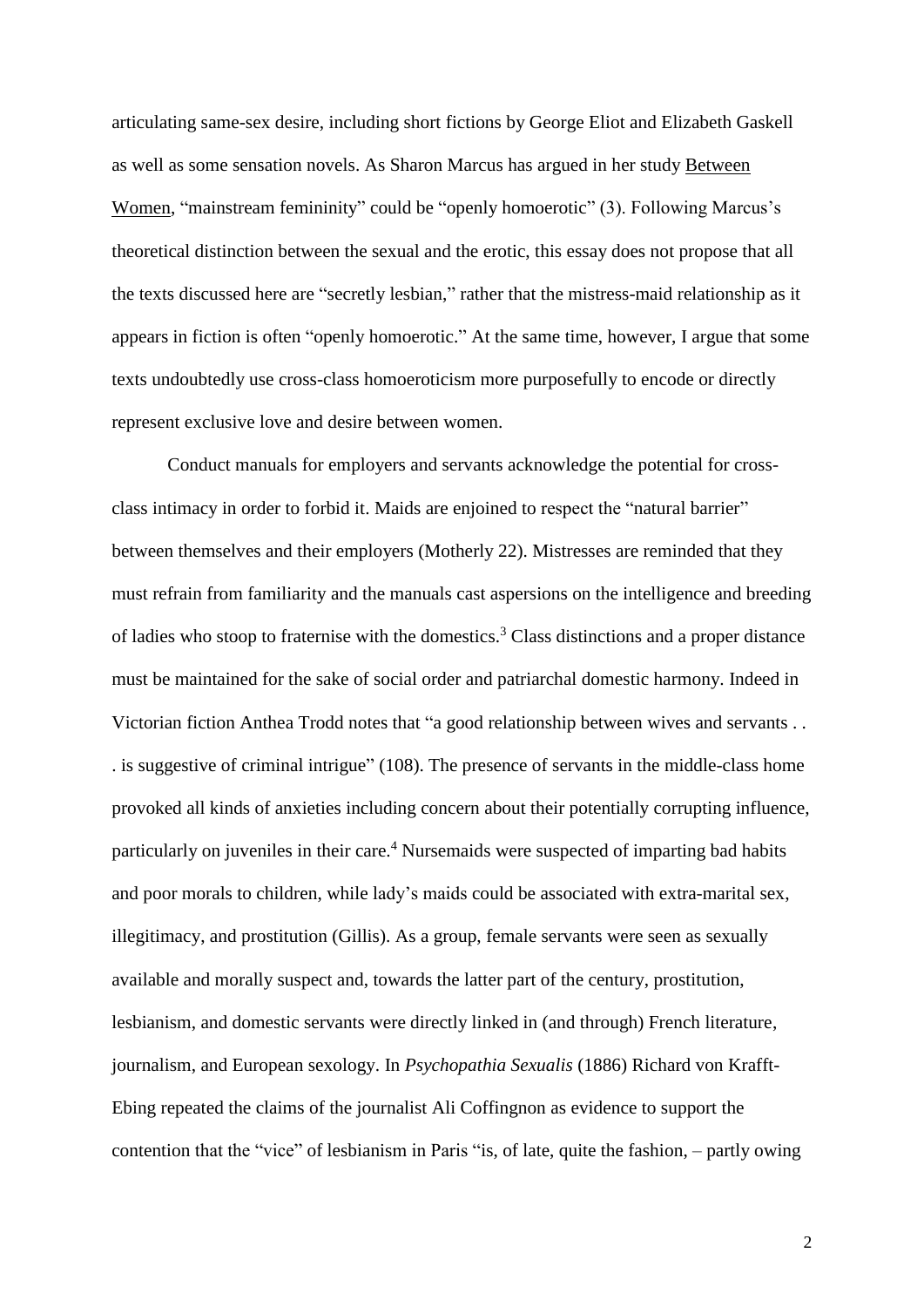to novels on the subject, and partly as a result of excessive work on sewing-machines, the sleeping of female servants in the same bed, seduction in schools by depraved pupils, or seduction of daughters by depraved servants" (430), although this claim was omitted in the enlarged twelfth edition. Much earlier in the century, in 1840, Thomas Laycock warned that sharing a bed with "teachers or servants ran the risk of 'exciting the passions'" (qtd. in Marcus 18). While in 1846, Anna Jameson, art historian, feminist, and writer, advised that a girl pupil and her governess sharing a bed might result in "mischief" (177). Although "mischief" is a word Jameson uses frequently and not therefore necessarily or most obviously in reference to sexual danger, she is certainly warning against too much familiarity. And it is precisely this kind of unorthodox familiarity and levelling of class boundaries which is transformed into homoerotic subtext in the literature under consideration here.

Anxiety (or excitement) about cross-class relationships was not confined to relationships between ladies or girls and their domestic servants. In Slumming: Sexual and Social Politics in Victorian London, Seth Koven discusses the erotics of crossing class boundaries, including the adoption of cross-class disguises by middle class investigators. Intrinsic to "slumming" – the practice of philanthropy and tourism in the slums – is an element of homo/erotic desire. According to Koven, a complex erotic subtext is present in the attempts to form a "cross-class sisterhood and brotherhood" (183) espoused by some philanthropists as well as in the suggestions of illicit sexual acts that were central to the sensational exposés of undercover journalists who went slumming. Given the importance of masquerade in some of the mistress-maid stories discussed here, it is worth highlighting that cross-class disguise was a central (and sensational) element of slumming, where middle-class men and women "went dirty" in order to get closer to their subjects. Such transgression of class boundaries (sartorial and spatial) had a pronounced sexual dimension, becoming associated with the illicit sexual acts uncovered by masquerading journalists, or the sexual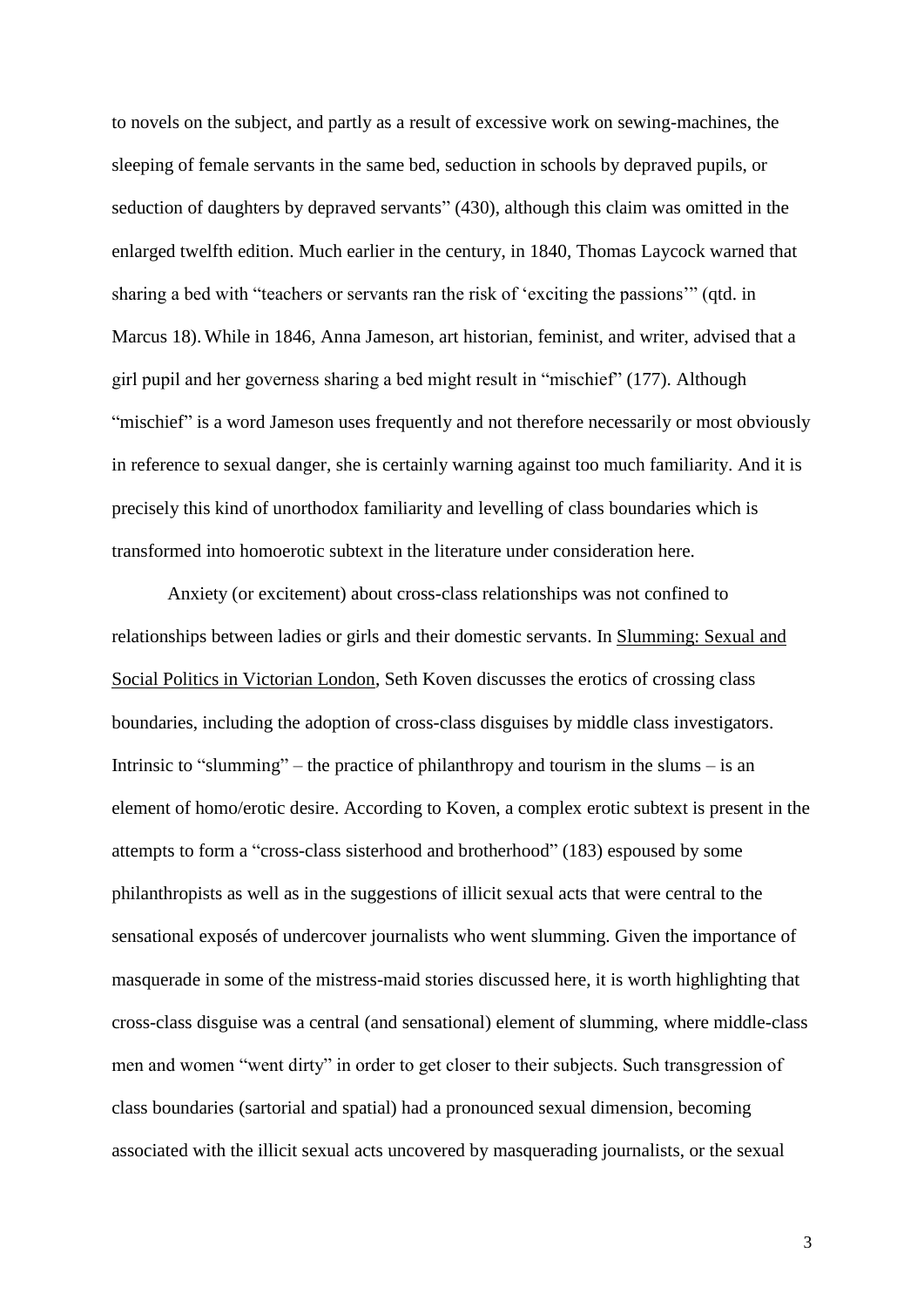suspicion surrounding philanthropists such as Dr Barnardo. Koven delineates an "erotics of dirt" (183) in cross-class relations, noting contemporary suspicions about the motives and purity of middle- and upper-class interest in the great unwashed. By the end of the nineteenth century, cross-class intimacy between men was closely associated with homosexual scandal, with such high profile cases as the Cleveland Street brothel scandal in 1889 and Oscar Wilde's trials in 1896 (Robb 26, 35-39; Koven 72). In a different vein, Edward Carpenter and others would frame their homosexual relationships with working-class men in terms of a utopian rapprochement of the classes. Nor were the motives of female philanthropists beyond suspicion, with the (female) author of The Ascent of Woman (1896) censuring an "abnormal attraction towards the gutter" and questioning whether "women's interest in her own sex 'is due to an impulse of morbid curiosity or to a genuine humane sympathy'" (Koven 223).

Aside from the maintenance or transgression of class boundaries, other elements of the relationship between mistress and maid lend themselves to homoerotic interpretation. Sharon Marcus, following Roland Barthes, understands "the erotic as an affective valence defined by intensity, obsessiveness, theatricality and pleasure. . . . Erotic relationships involve intensified affect and sensual pleasure, dynamics of looking and displaying, domination and submission, restraint and eruption, idolization and humiliation" (114). The hierarchical separation between mistress and maid, with its necessary dominance and subservience, the opportunities for voyeurism and surveillance, and the importance of ritualised performance, is central to the homoerotics of this relationship as depicted in the literature considered here.<sup>5</sup> The primary aim of the lady disguised as a maid in Amy Dillwyn's novel, Jill, for instance, is to "observ[e] this girl [her mistress], whose character had interested me and excited my curiosity" (Dillwyn 92; vol. 1, ch.10). Accordingly, the "maid" thinks nothing of eavesdropping, reading private letters, and otherwise spying on her mistress.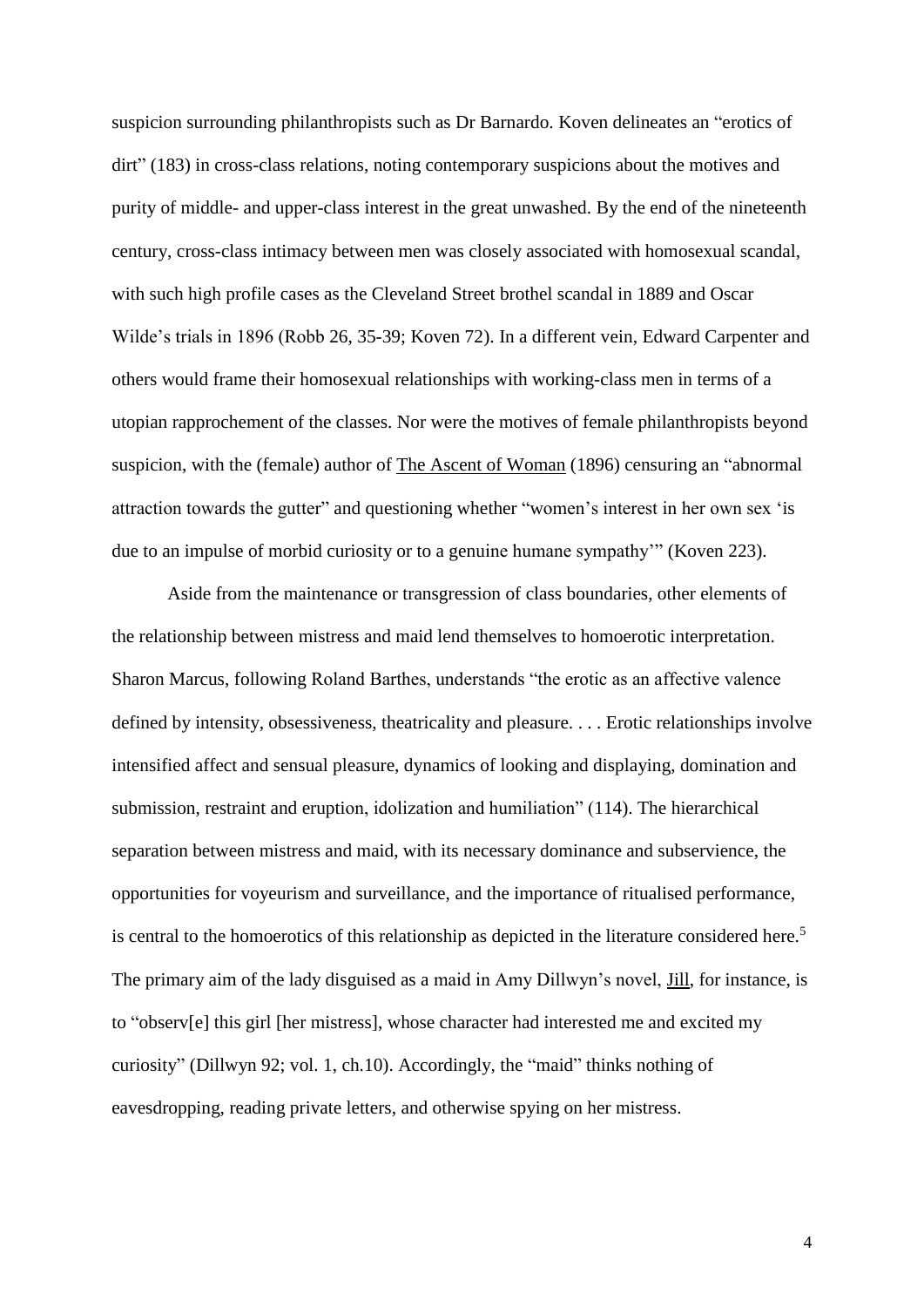Differences in social class are largely neglected by Sharon Marcus in her study of homoeroticism, friendship, and same-sex desire, Between Women, and she does not discuss the relationship between mistress and maid. Nevertheless, servants have a supporting role in at least two of the major areas which Marcus identifies as "openly homoerotic": fashion and flagellation. Indeed, "female servants" are described whipping "girls and young women" in the extensive discussion about disciplining girls (139), while a pornographic "birching" text, The Merry Order of St Bridget, is narrated by a servant via a series of letters to her female friend.<sup>6</sup> The maid, Marcus notes, "spends as much time describing clothing as she does recounting flagellation scenes" (144). Such an interest in fashion was important: lady's maids had to fashion their mistresses' dress and hair into the required models of femininity. Lady's maids were expected to be competent dress-makers and milliners and Isabella Beeton enjoins a good lady's maid to "study the fashion-books with attention, so as to be able to aid her mistress's judgement in dressing, according to the prevailing fashion . . ." (Beeton 943, para. 2263) – thus presumably gazing at the very same fashion plates Marcus describes as objectifying the female form for other women's erotic pleasure.<sup>7</sup>

The cross-class relationship between mistress and maid is treated in different ways in the stories considered here: unrequited yearning, chivalry, spiritualised erotic desire, female marriage, and jealous power struggle are all represented.<sup>8</sup> A strong element of secrecy or disguise is often central to the stories, although this again operates in different ways. For instance the assumed roles of mistress and maid may be a suggestive misreading of a female partnership as in Constance Fenimore Woolson's short story "Miss Grief," while in Dillwyn's Jill, the servant who is secretly in love with her mistress is in fact herself a lady in disguise, foregrounding class affinity and difference as central tropes in the novel. But in all the texts discussed here, it is the existence of a real or perceived class difference which translates into an imbalance of power (and sometimes a suggestive gendering of roles –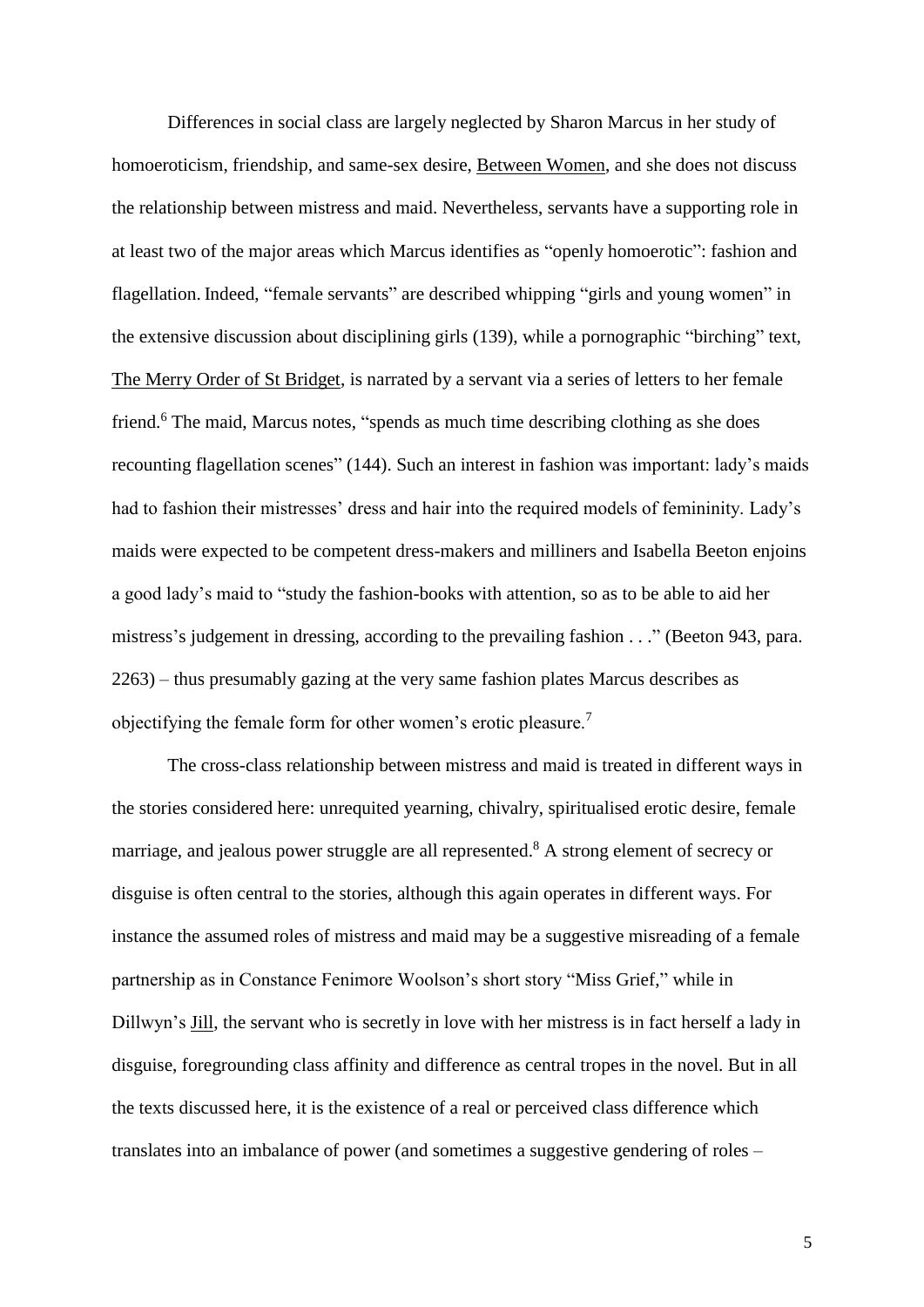servants tend to be gendered masculine) thus eroticising the relationship between two women, even as desire is sometimes frustrated or deferred.

A striking early example of mistress-maid intimacy is the female marriage at the centre of Elizabeth Gaskell's story, "The Grey Woman" (1861). In several elements, it is paradigmatic of later depictions of cross-class eroticism. The servant has agency, she is gendered masculine, and there is a key moment when familiarity replaces formality and the terms of the mistress-maid relationship are transformed. Disguise is central to the story, including cross-class disguise, an element important in other mistress-maid stories.

"The Grey Woman" is the story of a vulnerable young lady, Anna, who is saved from a murderous husband by her servant Amante. The maid dresses as a man and the lady is disguised as a lower-class woman. Amante herself is a resourceful figure of strength, "tall and handsome" (302; portion 2), who is sometimes masculine and sometimes maternal to Anna's frightened child or shrinking bride. They pass themselves off as a tailor and his wife and set up house together until Amante is murdered. As Julie Nash observes, "neither character expresses any wish to revert to previous positions with regard to gender or class" (69).

Feminist and queer readings of this story vary in the extent to which they regard the female marriage as sexual or social, but as Sharon Marcus points out (although not in relation to this story) Victorian marriage signifies more than sexual relations even as it implicitly includes and sanctifies the sexual (Marcus 21, 203). Critics including Rose Lovell-Smith, Michael Hiltbrunner, Julie Nash, Ardel Haefele-Thomas, and Renzo d'Agnillo all read the female marriage as having "homoerotic undercurrents" (Hiltbrunner 3) or being suggestive of "lesbian attraction" (D'Agnillo 48) and several note that Amante means "lover." Elizabeth Steere discusses the nuances of this debate in depth in her chapter on "The Servant as Spouse," in which she reads "The Grey Woman" as sensation fiction. She emphasises the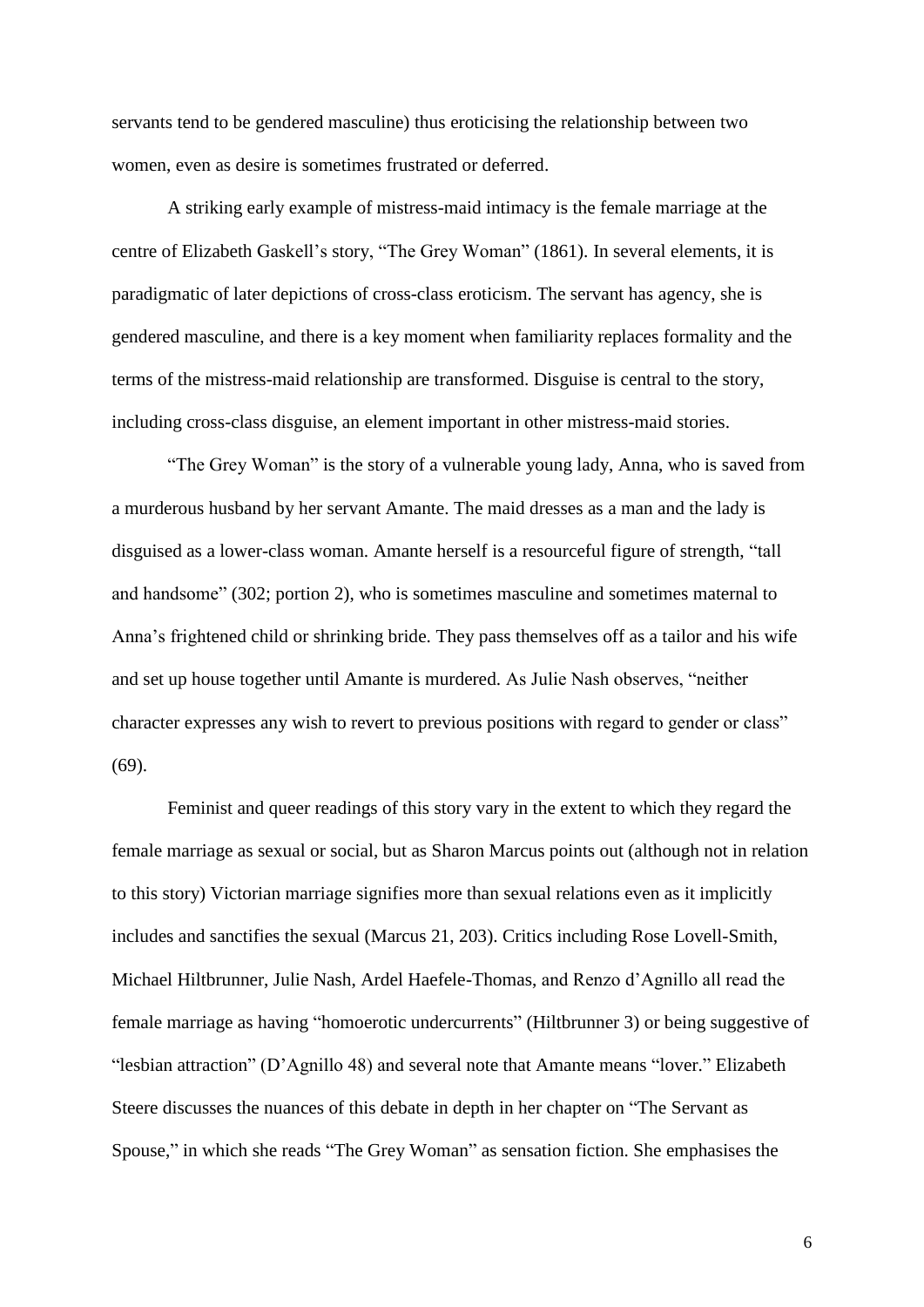social while recognising the sexual, arguing that the "trap" of traditional marriage is escaped in the story only "by embarking on a new kind of marriage that flouts every marital convention of the time; it is with another woman, it breaches the boundaries of class and between master and servant, and it is based on terms of equality" (153).

This equality is founded on Anna's class and Amante's strength and resourcefulness, for in reality Anna is a dependent, not an equal. When Anna first discovers that her husband is an evil murderer, Anna turns to her maid: "I fell upon her [Amante's] neck, grasping her tight, till my hands ached with the tension of their hold . . . she took me up in her arms, and bore me to my room, and laid me on my bed" (316). The original manuscript read, "I fell into her arms" which "suggests a more tender . . . embrace" (Steere 145). Maureen T. Reddy reads this scene as "a parodic enactment of a conventional wedding night" (qtd. in Steere 146), and Steere argues the episode marks the beginning of the "successful 'marriage' between" mistress and maid (146). That Amante is a surrogate (and rival) husband is emphasised by textual changes made by Gaskell. The words "husband" and "wife" are used repeatedly to emphasise their adopted relationship in the text, while, as Renzo D'Agnillo has observed, Gaskell deleted the use of the word "husband" to refer to Anna's legal spouse, substituting his name, M. de la Tourelle, instead (51n8). The union between mistress and maid is further marked when Gaskell draws attention to the servant's change of register from the formal to the familiar and affectionate as she proposes to live as Anna's husband:

"If madame will still be guided by me – and, my child, I beg of you still to trust me," said Amante, breaking out of her respectful formality into the way of talking more natural to those who had shared and escaped from common dangers – . . . we will go on to Frankfort. . . . We will still be husband and wife. . . ." (334-35, portion 3)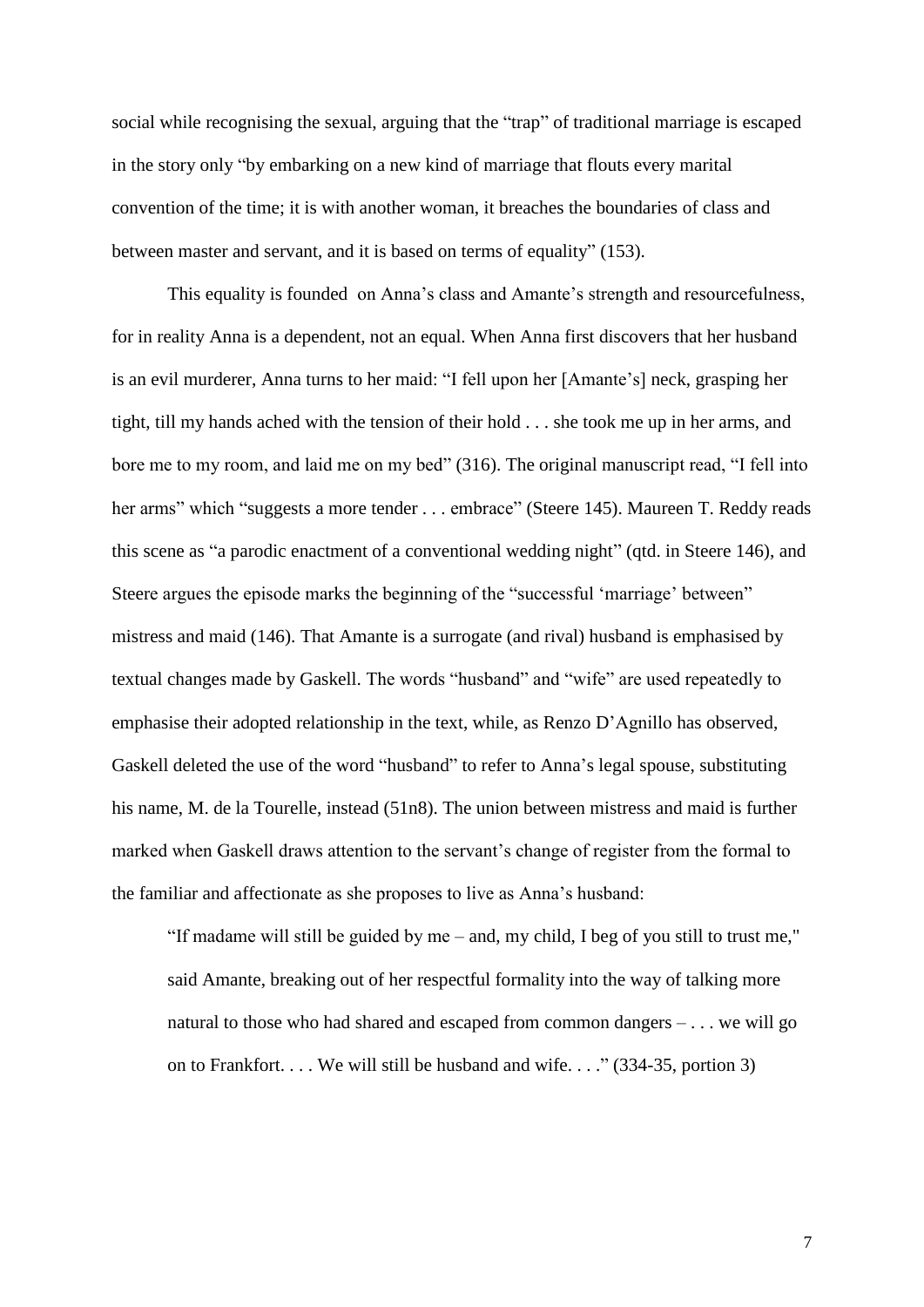The proper position of mistress with a quasi-maternal duty towards her childlike servants is inverted here, and Amante demonstrates her affection for the woman she has saved as both mother and husband.

Amante is presented as rival to Anna's legal husband by invoking the (hetero)sexual suspicion surrounding servants alluded to at the start of this essay. The enraged M. de la Tourelle, in hot pursuit of his absconded wife, invents a story to suggest that she has eloped "doubtless to some paramour" (327, portion 3). In this fabricated version of events, which paints him as a wronged man, he implies Amante has facilitated an illicit liaison on behalf of his wife: [my wife] "was accompanied in her flight by a base, profligate woman from Paris, whom I, unhappy man, had myself engaged for my wife's waiting-maid, little dreaming what corruption I was bringing into my house!" (327, portion 3). The irony of this slur on the maid's motives and role is that Amante herself is the "paramour." Indeed, M. de la Tourelle's earlier "jealous[y]" of Anna's "free regard" for her maid is, in some senses, not without foundation, as Anna herself admits that "for a lady of a castle, I became sadly too familiar with my Norman waiting-maid" (303, portion 2).

A maid is perhaps at her most disruptive to heterosexual marriage and family when the "proper" direction of influence is inverted and the maid can command her mistress, as we see to the good in Elizabeth Gaskell's story and in more sinister form in George Eliot's tale "The Lifted Veil" (1859). In Eliot's story, Bertha is united in a conspiratorial alliance with her maid, Mrs Archer, which descends into jealous hatred. Bertha's husband, Latimer is the clairvoyant narrator and a resentful, fearful husband obsessed with surveillance.<sup>9</sup> Much has been written about this curious and fairly uncharacteristic story, but very little attention given to the female relationship at the dark centre of "The Lifted Veil." For a story apparently concerned with the unveiling of truth the one mystery that remains unsolved, as Helen Small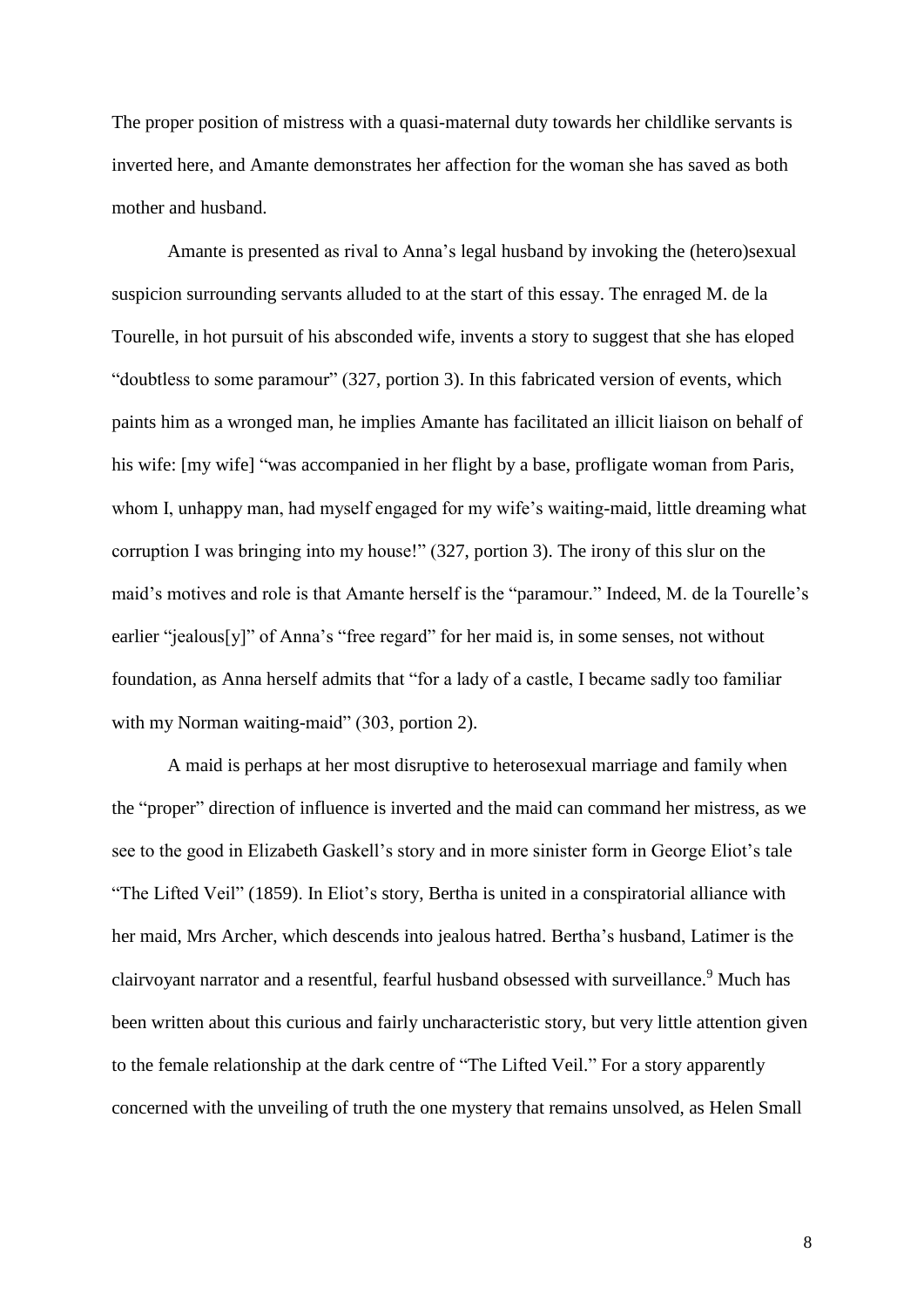pertinently remarks, is the nature of the relationship between Bertha Grant, the mistress, and Mrs Archer, her "favourite maid" (Eliot 39; ch. 2).

At the dramatic conclusion of the story we learn that Bertha and Mrs Archer have conspired to poison Latimer. Yet this climactic revelation does not lift the veil on the compelling yet murky bond between these "two unloving women" (Eliot 41; ch. 2). Returned momentarily from death to consciousness the maid accuses her mistress – in an impassioned and vengeful attack – of planning murder. But as Helen Small comments, "[t]here is a puzzling excessiveness about Mrs Archer's condemnation of Bertha" (xxvi), which seems to be linked to the breakdown of their former intimate alliance. We already know mistress and servant have fallen out while visiting Bertha's relatives, and now Mrs Archer protests that "... . you laughed at me, and told lies about me behind my back, to make me disgusting . . . because you were jealous . . ." (Eliot 42; ch. 2, original ellipses). Identifying the significance of this statement "precisely in its unexplainedness," Small sidesteps a direct interpretation and suggests that "[m]ost readers will suspect a sexual drama, perhaps a shared attraction to an unnamed man, but we have no further evidence for this" (xxvi). Perhaps this is what "most readers" will suspect, but there is indeed no evidence at all for this assumption and it appears to me an unconvincing surmise based on an assumption that (sexual) jealousy between two women must revolve around a man. Arguably, their different class makes it unlikely that the two women would be competing for the affections of the same man. But in any case, surely another possibility is that Bertha's jealousy is provoked by the transfer of Mrs Archer's affections to another person – perhaps a man, but equally or more probably another woman. Thus the jealousy is engendered by the erosion of that bond of attraction which was so "rapidly" (Eliot 35; ch. 2) formed between Bertha and her maid.

We are dependent on Latimer's morbid view throughout the narrative. His suspicion of the cross-class alliance between his wife and her "bold, self-confident coquet[tish]" (Eliot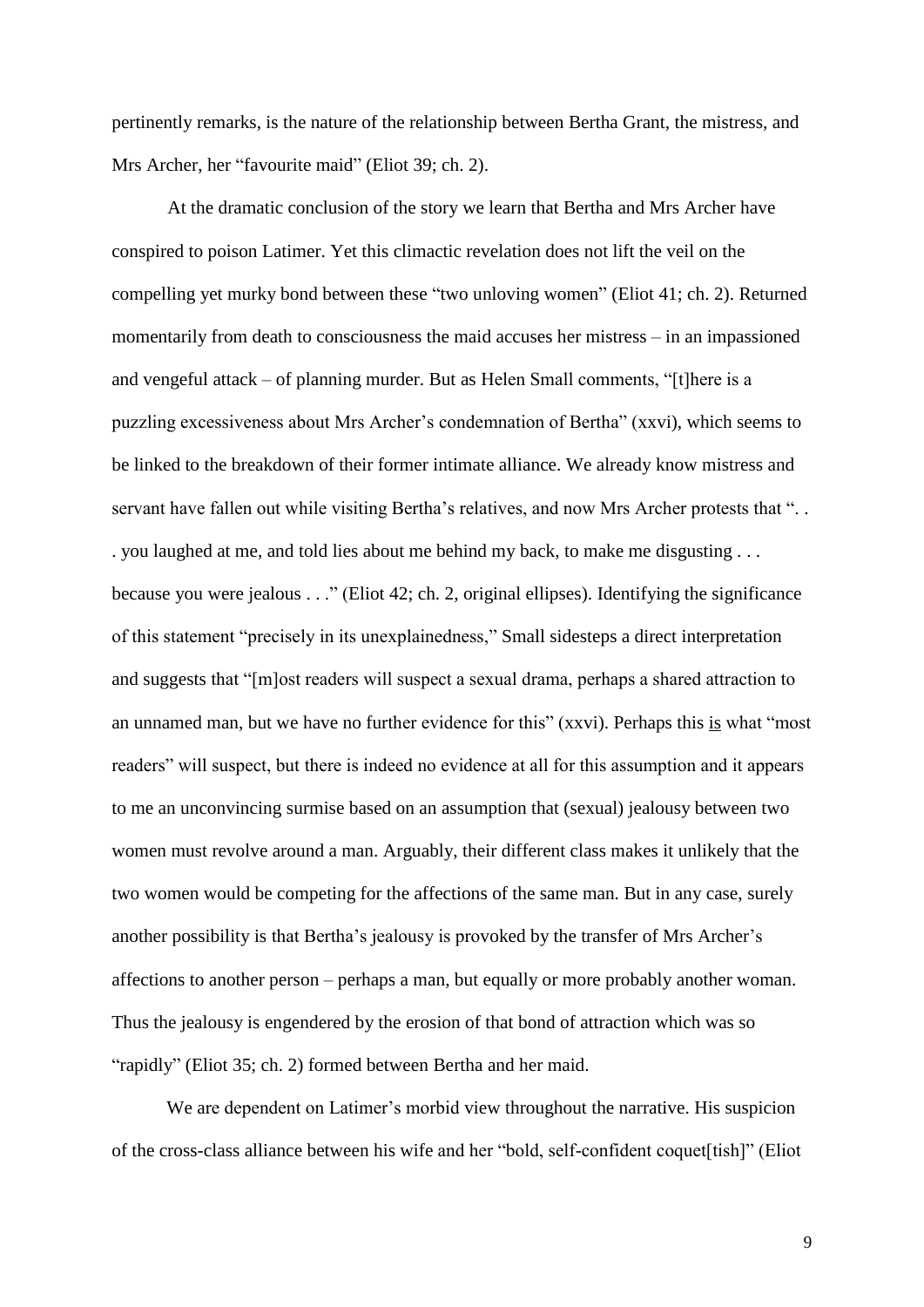35; ch. 2) maid constructs their intimacy in deliberately negative terms of morbidity, criminality and excess (along with the female masculinity of the servant, discussed below). Mistress and maid are connected to "ill-defined images of candle-light scenes in her dressingroom, and the locking up of something in Bertha's cabinet" (Eliot 35; ch. 2). These confused, sinister scenes are suggestive of conspiracy and witchcraft and are of course linked to a premonition of Bertha's murderous intent (or perhaps Mrs Archer's – we do not know whose idea it was to kill Latimer<sup>10</sup>). But the alliance of these "two unloving women" (Eliot 41; ch.  $2$ ) – to the lethal exclusion of a husband – suggests something more.<sup>11</sup> There are homoerotic undertones to mistress and maid sharing the intimate space of the dark dressing room, and Mrs Archer's access to "Bertha's cabinet." Meanwhile, Latimer's suspicion and feeling of "definite disgust" (Eliot 35; ch. 2) for Mrs Archer is comparable to M. de la Tourelle's outrage at being usurped by a surrogate husband in the guise of a maid.

The reading presented here is not intended to imply that George Eliot's novella is "about" a lesbian or "lesbianlike" relationship, but rather that the intimacy and alliance (as well as the jealousies and anger) between mistress and maid is suggestively homoerotic. And the language and imagery present in the stories by Gaskell and Eliot are not dissimilar to that used in deliberate coding of same-sex desire in literature published in the closing decades of the nineteenth century, as we shall see.

"The Lifted Veil" and "The Grey Woman" have both been read as sensation fiction, a genre in which servants are prominent and cross-class relationships common (Trodd). As Elizabeth Steere asserts in her study The Female Servant and Sensation Fiction, "the blurring of boundaries in a cross-class romance proves nearly as sensational as blackmail, bigamy or adultery," those other staples of Sensation novels (157). Amongst these sensational crossclass relationships, there are several examples of mistress-maid intimacies which have homoerotic dimensions.<sup>12</sup> Natalie Shroeder reads Lady Audley's familiarity with her maid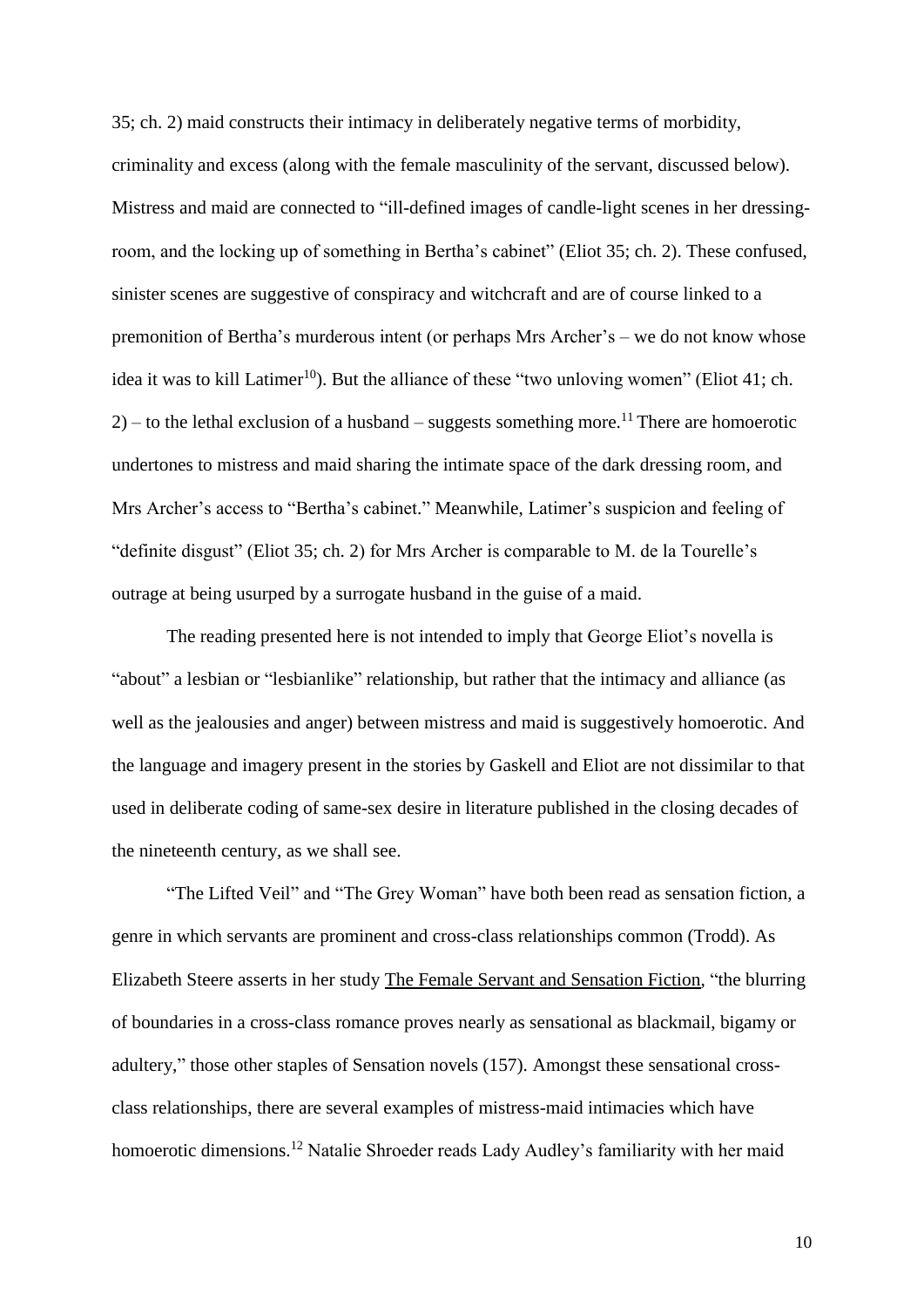Phoebe as couched in erotic symbolism (92). Of course this illicit cross-class intimacy also marks Lady Audley as a class impostor, rather than a natural lady (Steere 95-114). In a series of texts by male sensation writers, Robert Dingley identifies the presence of cross-class passions between women. He notes the jealous love of Margaret H for her mistress-cumbenefactor, Ethel, in Hawley Smart's Social Sinners (1880) and the attachment of the odd maid, Fanny Mere, to her mistress in Wilkie Collins's last novel, Blind Love (1890). Here the maid's excess of feeling for her mistress is explicitly "diagnosed" in terms familiar to the growing field of sexology by the villainous Doctor Vimpany (Dingley 106-07). But even without this diagnosis – not actually penned by Collins as that section of the novel was completed posthumously by Sir Walter Besant – Fanny Mere's queer mixture of general emotional indifference and excessive desire to protect her mistress lends an erotic dimension to her devotion. Dingley argues that class difference renders visible the "lesbian menace" of these relationships since they cannot be subsumed or "derealised" within the language of "romantic friendship", which "simultaneously speak[s] of lesbianism and camouflage[s] it" (104). Rather in both instances the implied "sexual situation becomes visible only in and through the representation of a social anomaly" (108), namely cross-class desire. Cross-class passions run in the opposite direction in Thomas Hardy's first novel, Desperate Remedies (1871), in which a mistress tries to seduce her young maid. In a comparatively explicit and lengthy scene, the predatory Miss Aldclyffe visits her servant in bed and tries to extract kisses and professions of love. The relative positions of mistress and maid seem to be temporarily undone in this scene: the maid opens the door to Miss Aldclyffe with the thought "[i]t was mistress and maid no longer, but woman and woman" (Hardy 106; vol. 1, ch. 6). But despite this momentary levelling or even inversion of class roles – Miss Aldclyffe says to the maid: "you are mistress in this room, and . . . you may send me away if you choose" (106; vol. 1, ch. 6) – the mistress's dominance is reasserted as soon as she gets into the maid's bed. Robert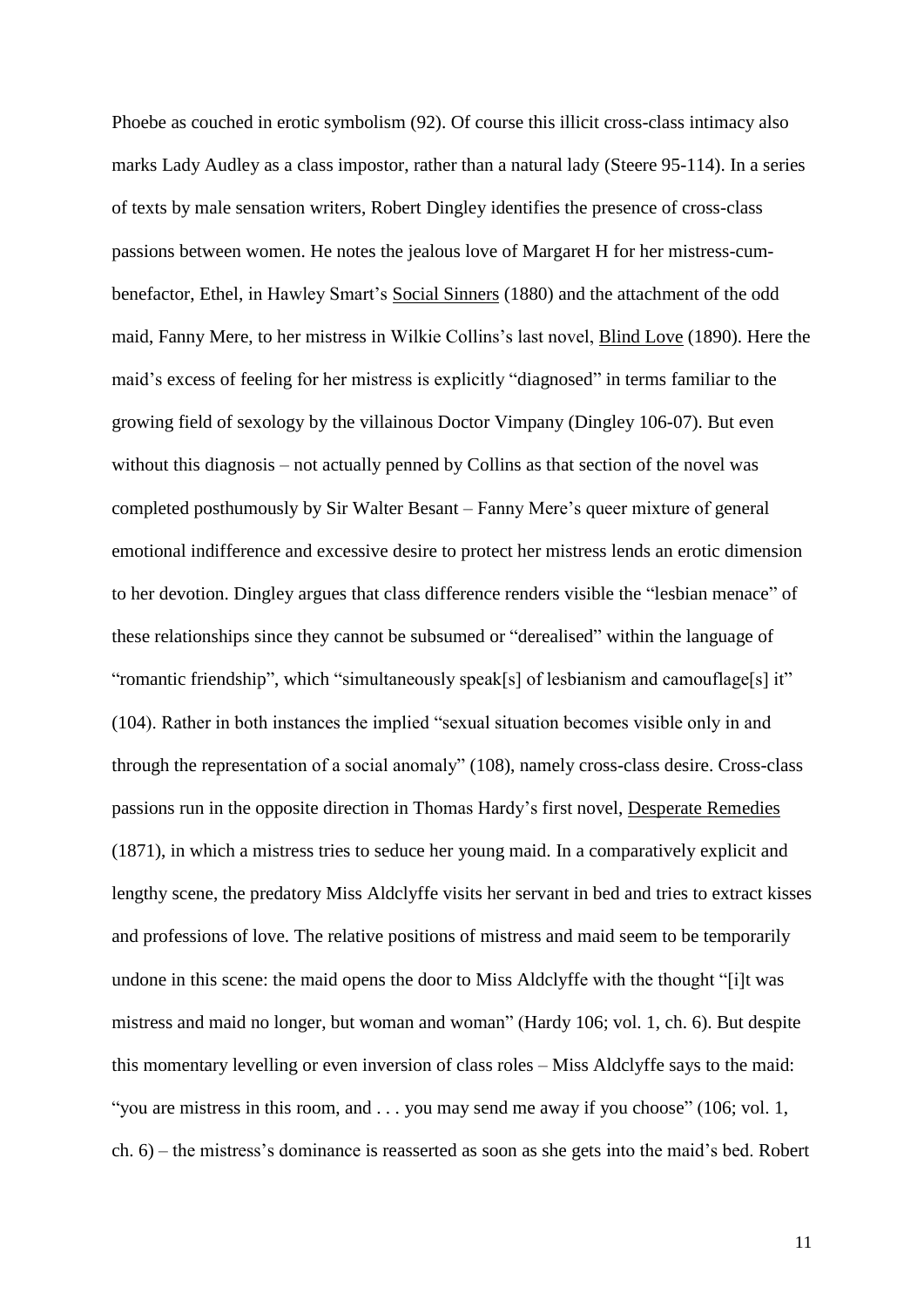Dingley highlights the "gulf between class position" and argues that "the erotic, and homoerotic, resonances . . . are embedded within, and are enabled and mediated through, a more familiar discourse of social difference" (Dingley 105).

Towards the end of the century, and in genres other than sensation fiction, women writers interested in depicting or encoding same-sex love also use mistress-maid relationships to write about love and desire between women. Two American short stories, "Martha's Lady" by Sarah Orne Jewett and "Miss Grief" by Constance Fenimore Woolson, appear to present opposite ends of the spectrum – one is open and celebratory, the other an ambiguous and apparently heavily coded story which presents the reader with the challenge of deciphering the "unread" and tragic Miss Grief. Meanwhile, Jill, by the Welsh author, Amy Dillwyn, is openly celebratory of the ennobling power of love between women while at the same time utilising "discourses of social difference," including cross-class masquerade, to represent unrequited same-sex desire.

Sarah Orne Jewett's short story "Martha's Lady" represents the morally and spiritually enriching experience of love and devotion to another woman, even as the central tropes of absence and deferral lend it an air of pathos. Yet the deferral is necessary to the representation of same-sex desire in the story, expressed through Martha's longing and her development of rituals and fetishisation of objects associated with her idealised lady. As in Jill, the long deferral is necessitated by the different class positions of the two women. Martha, like Jill, sustains her love through a chivalric loyalty. Significantly, however, Jewett ends this story with a poignant reunion; a consummation and mutual recognition of Martha's long affection.

The lady of the title is Helena, a young woman from Boston visiting a relative's house in which Martha is a newly appointed, awkward young serving girl. Helena takes Martha under her wing, teaching her how to be a good servant, and Martha responds with a lifelong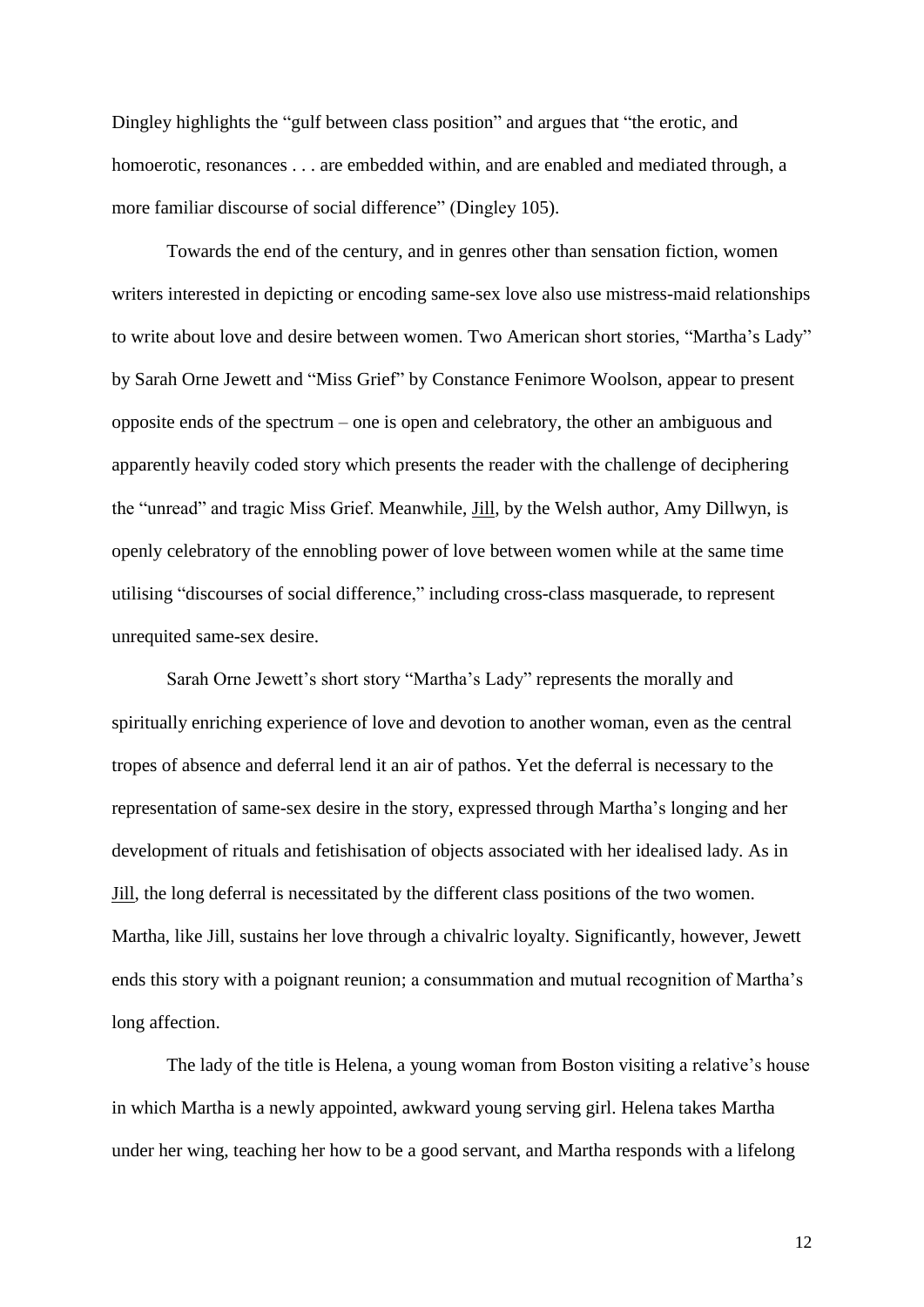devotion where the absence of the object of her love does nothing to diminish her passion and loyalty. The love of a servant for her "lady" in Jewett's story is expressed in a chivalrous, Christian sublimation of her desire. Martha experiences, in the forty plus years her lady is absent, "the happiness of holding fast to a great sentiment, the ineffable satisfaction of trying to please one whom she truly loved" (211-12). Sublimated into her daily domestic tasks, Martha's love is expressed through her servitude and loyalty.

The bond is not entirely one-sided. An early scene in which "mistress and maid" collect cherries together, and "Martha climb[s] the cherry-tree like a boy" (207), establishes an erotic undercurrent to their relationship. When Helena leaves, she begs Martha "I wish you wouldn't forget me ever" (211), and she makes several gestures of remembrance towards Martha, gifting carefully selected small tokens which Martha ritually cherishes. But the two women do not meet again until both are become old. In the closing lines of the story there is a mutual recognition and a kind of consummation of Martha's love:

That night Martha waited in her lady's room just as she used, humble and silent, and went through with the old unforgotten loving services. The long years seemed like days. At last she lingered a moment trying to think of something else that might be done, then she was going silently away, but Helena called her back.

"You have always remembered, haven't you, Martha dear?" she said. "Won't you kiss me goodnight?" (219)

A later version of the story revises Helena's words to emphasise their latent passion: "'Oh, my dear Martha!' she cried, 'won't you kiss me goodnight? Oh Martha, have you remembered like this, all these long years!'" (219). A passionate and tender moment of recognition of Martha's long love and remembrance is rewarded by her "mistress" at last.

Jewett's story clearly has an allegorical dimension in its depiction of the dignity and constancy of Martha, whose devotion makes her "unconsciously beautiful like a saint" (215)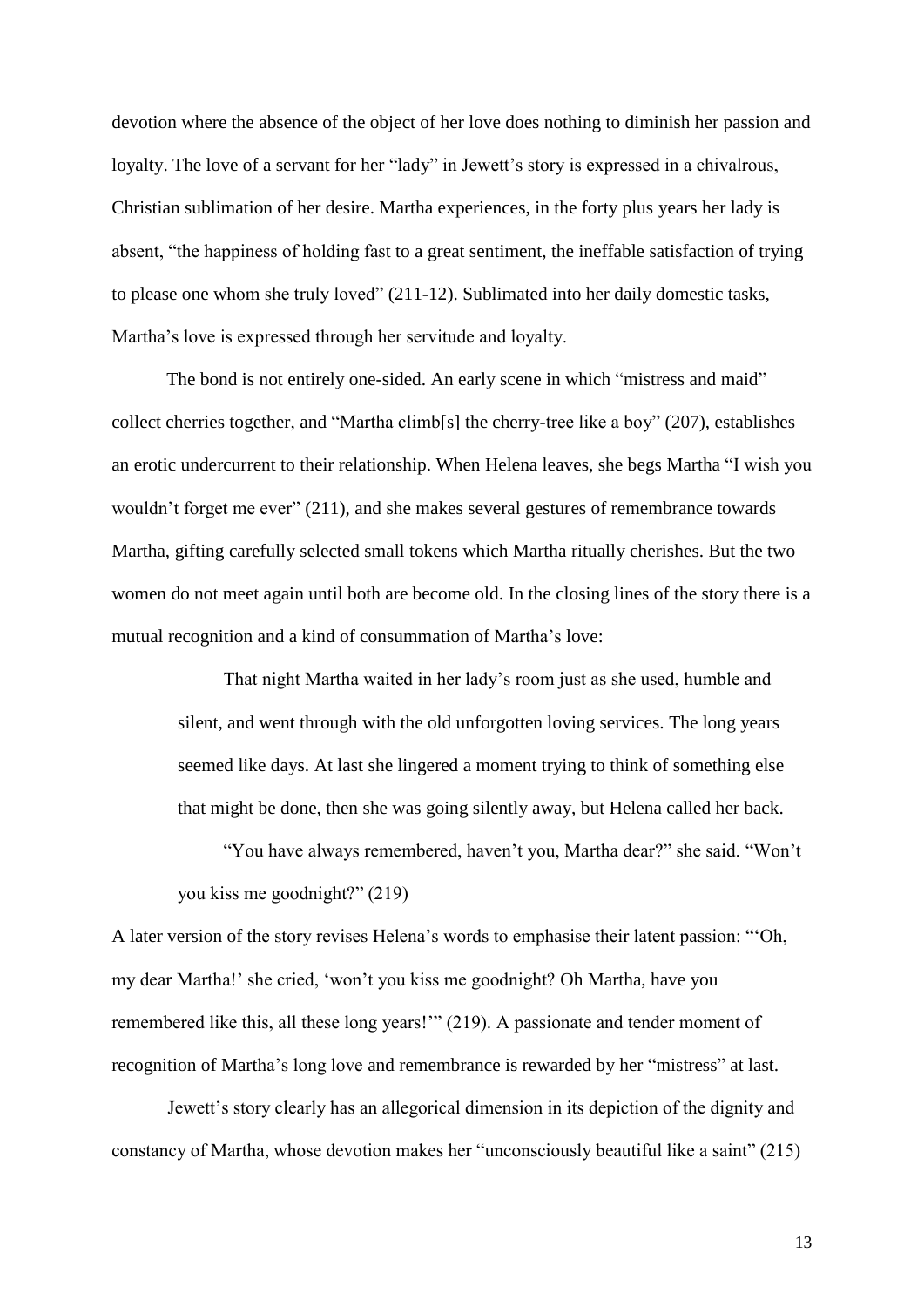and her care for Helena gives her profound Christian values of love, care, selflessness, and modesty. The final kiss may be (under)read as part of an idealised fulfilment of a sublimated Christian devotion, and of course religious faith and spiritual union are themselves common tropes in the expression of love between women, but in this narrative of improving love it is also a positive celebration of enduring erotic bond between women (Hobbs; O'Brien 584-85, 590-94).

The mistress-servant couple in "Miss Grief" by Constance Fenimore Woolson,<sup>13</sup> is more ambiguous. On the surface this is a tale of frustrated artistic expression, similar in many aspects to Mabel E. Wotton's story of a starving female writer in "The Fifth Edition" (1896). Susan Koppelman argues "Miss Grief" explores the lethal effects of an unsympathetic heteronormative cultural and artistic world on a writer whose "lesbian imagination" renders her an outsider (101). It is a slippery yet evocative story full of misunderstanding and misinterpretation which invites the reader to look beyond the mistaken assumptions of the narrator, not least to interrogate the true relationship between the lady and her maid. The narrator of the story is an arrogant male author, who (along with his male servant) constantly misreads his mysterious visitor, Miss Aaronna Crief, beginning by misunderstanding her name to be "Miss Grief" (Woolson 109).<sup>14</sup> The misreading of her name as "Miss Grief" is a sadly apt appellation for the fading woman who haunts the narrator's apartment. The narrator similarly fails to read the signs of Miss Grief's starvation or comprehend the nature of her relationship with her female companion, which demands that we read between the lines to discover the truth. There is much in this story that responds to a queer reading but for the purposes of this essay I will confine myself to the mistress/servant trope as suggestive of an intimate and erotic bond.

Miss Grief is accompanied on her visits to the narrator by a woman whom both the author and his manservant believe to be "a maid" (103, 104, 108, 119). Miss Grief is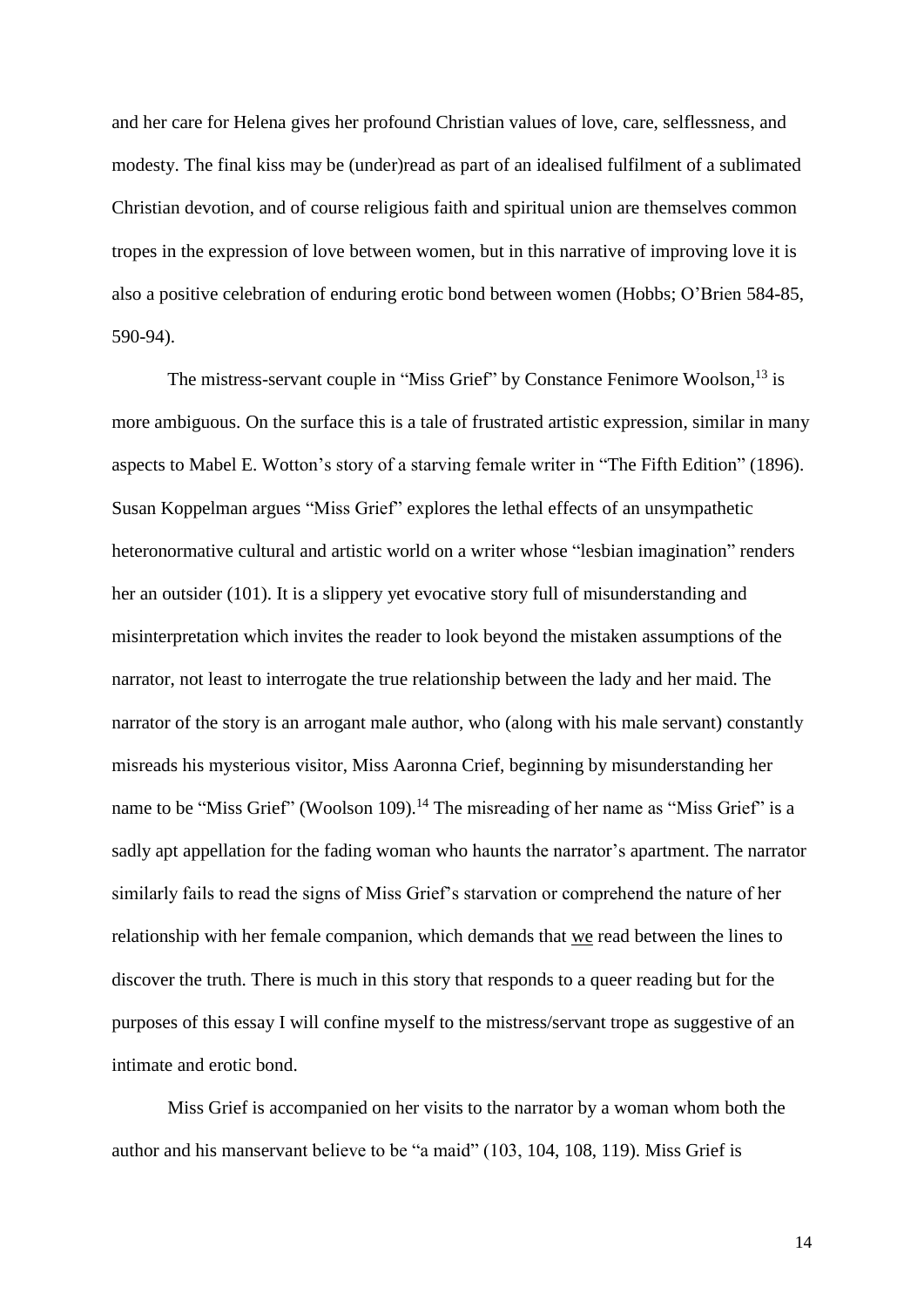described as a lady come down in the world, "shabby, unattractive and more than middle aged" (104); her companion is older but dressed similarly. As the two women depart the author watches them from his window:

. . . presently I saw them issue forth in the rain and walk away side by side, the mistress, being the taller, holding the umbrella: probably there was not much

difference in rank between persons so poor and forlorn as these. (109) In this view, the relationship of mistress and maid is assumed and yet the class barrier between them is collapsed as they are unified in their forlorn poverty.

The assumption that Miss Grief and her companion must be mistress and servant (which the reader shares for at least part of the story) suggests a perhaps willing blindness which prefers not to recognise the possibility of female marriage or other union. Although Sharon Marcus argues that "[m]embers of respectable Victorian society were . . . able to perceive women as married to one another" (196), this story appears to represent an unwillingness or inability to perceive the relationship between two women who live together beyond conventional models (mistress-servant, aunt-niece); female intimacy is at best laughable. Two women – a mistress and maid – managing a house together, is "an arrangement," as Elizabeth Steere points out, "that may at first appear too conventional" (163) to excite remark, but in this story we are invited to rethink the conventional through the deliberate ambiguities of a story concerned with the unconventional.

The precise status of Miss Grief's companion and her presumed role of lady's maid is complicated by a narrative which refuses to bring this character into focus; her identity, even her name, remains uncertain. Miss Grief refers to "Serena" with whom she has tried to smoke (115). Much later we learn that their smoking was an attempt to ward off hunger: "I had heard that . . . one was no longer tired and hungry – with a cigar" (122). Starvation from want of food is a real danger in the story but Miss Grief's hunger is also a metaphor for her literary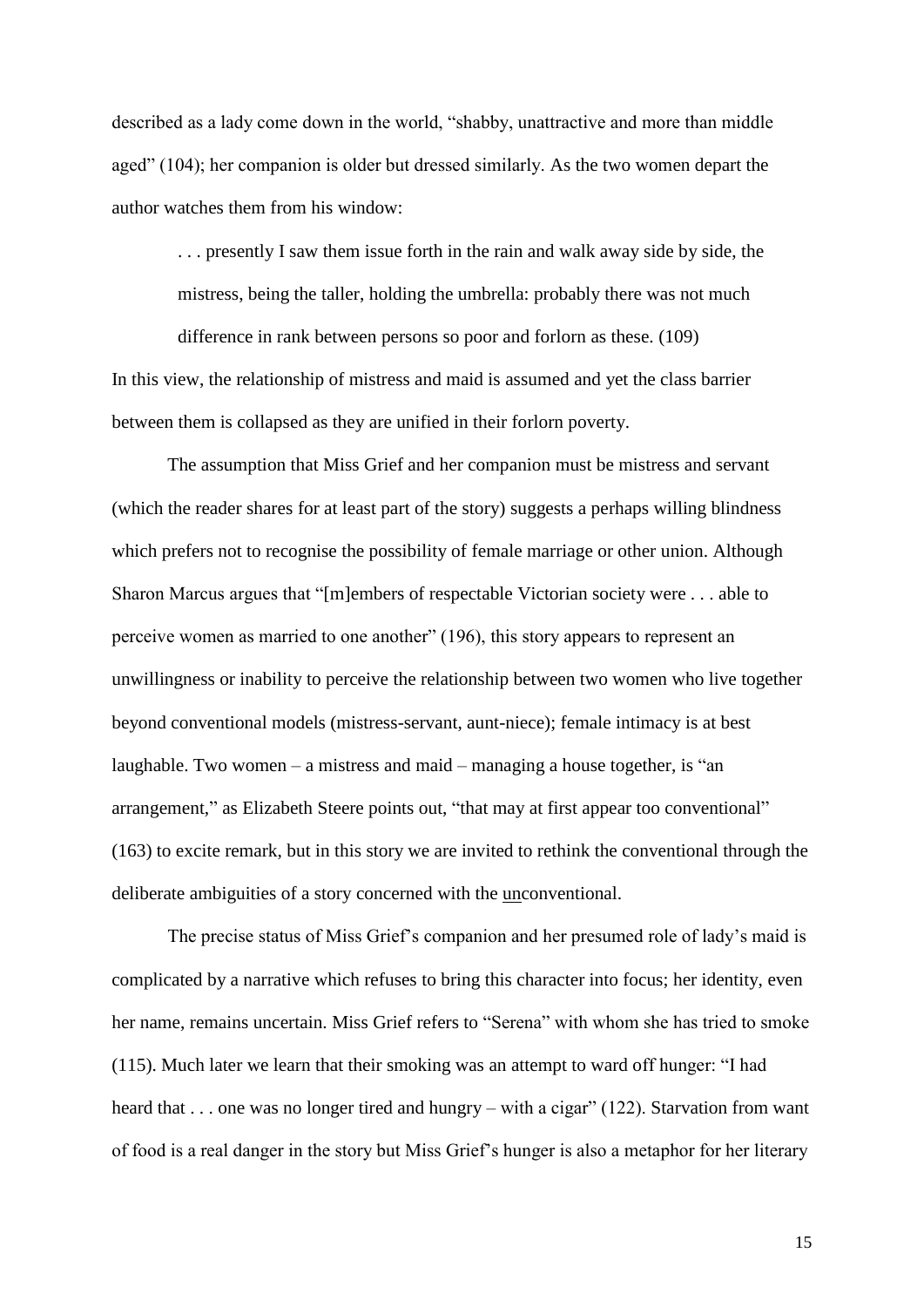and social exclusion. The hunger and fatigue she tries to escape through smoking with Serena has further emotional and sexual undertones, for the cigar is resonant as a sexualised image and one associated with the androgynous and sexually ambiguous writer George Sand, amongst others.<sup>15</sup>

The narrator asks, "Serena is your maid?," eliciting the answer "She lives with me." (115). The narrator's response is "inward laughter," a hint that perhaps he does recognise but is dismissive of the hint of sexual intrigue. In "[a] vision" which recalls Mrs Archer and Bertha closeted together, the narrator imagines "those two forlorn women, alone in their room with locked doors, patiently trying to acquire the smoker's art" (115). Of course the narrator gives away more than he sees and here the suggestion is that the women share "their" room on equal terms if in desperate circumstances. Yet the precise identity of Miss Grief's servant/companion/lover in this story remains elusive. When Miss Grief lies dying, the author meets the "maid" whom he has seen at his residence. She refutes his assumption that she is Serena or indeed a maid: "Serena, indeed! Rubbish! I'm no Serena: I'm her aunt" (119). The denial is ambiguous, not least because the phrase "I'm no Serena" transforms "Serena" into an ordinary noun, suggesting that the woman is denying being a type of woman rather than a specific individual. Is Serena a previous lover, even though Miss Grief talks about her in the present tense? Is this woman really an aunt, in the literal sense? We know that "aunt" is an empty, imprecise, or even ironic category in this story since the narrator has toyed with the idea of addressing Miss Grief as "aunt" by way of overcoming an awkwardness in their socially unconventional acquaintance (she being an unattractive middle-aged spinster, he a single man about town). The unreliability of the claimed identity of aunt is further suggested, if not conclusively, by the woman's urgency, on returning to their flat, to announce to Miss Grief: "He knows I'm your aunt: I told him" (120). It is a statement which sounds more like an alert to her companion that she must now corroborate a story and Miss Grief duly responds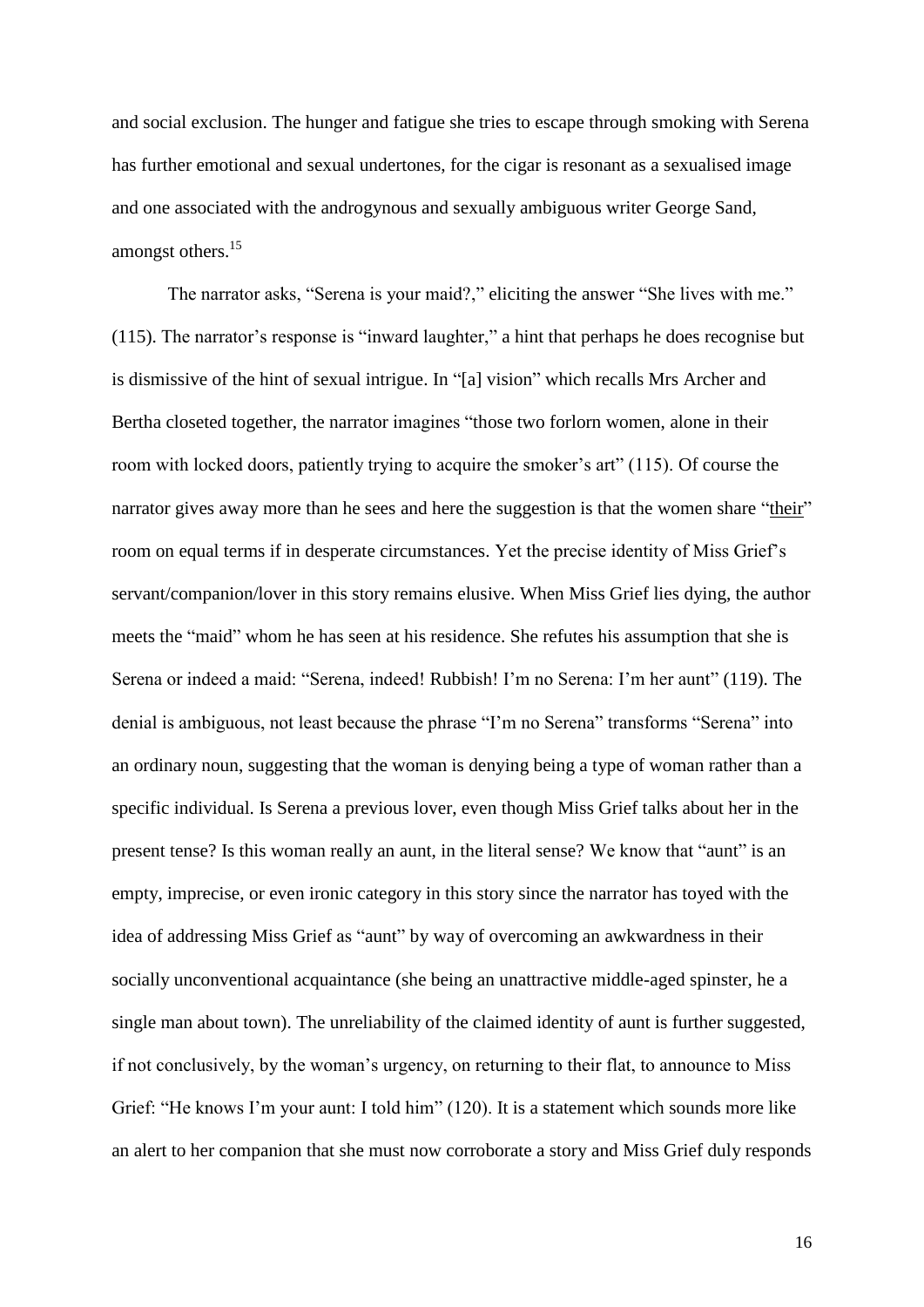"Then please, dear Aunt Martha, . . ." (121). Statements and "facts" in this story hide as much as they reveal, but in the interstices of the slippages and misapprehensions of the story it is difficult not to see a link between "aunt Martha" and the mysterious Serena, suggested in part by the fact that the narrator has mistakenly imagined them both as servants.

The nature of the relationship between mistress and "maid" is presented as one of the many blind spots of the arrogant narrator and becomes a tantalising enigma for the reader. The male narrator cannot recognise or categorise their relationship(s) any more than he can categorise the work Miss Grief has given him to read. Thus, ironically, the role of maid is a cross-class "disguise" imposed by the assumptions of an uncomprehending narrator on a range of other possible intimate same-sex relationships, yet it is a "disguise" the reader is invited to try to see beneath.

Perhaps the most significant example of a deliberate and sophisticated adoption of a cross-class relationship to signal same-sex love between women is Amy Dillwyn's recently republished novel, Jill. The discourse of social difference is central to representing same-sex desire, while disguise, surveillance and criminality on the one hand, and a chivalric code of service on the other, all contribute to this story of unrequited love between women. Jill was a commercial and critical success in Dillwyn's own day (more than one reviewer demanded a sequel, which eventually appeared) and it was an important novel for the author, drawing heavily, as it did, on her own long yet apparently unrequited love for the woman she came to refer to in her diaries as her wife.

Jill is a picaresque novel about the emotional and spiritual education of a girl through her encounters with two women whom she meets on her adventures. The novel is narrated by an unconventional Victorian heroine, Jill Trecastle. With a nod to fairytale and sensation fiction, Jill runs away from a nasty stepmother and ineffectual father, determined to see something of the world and to make an independent living as a lady's maid. Some necessary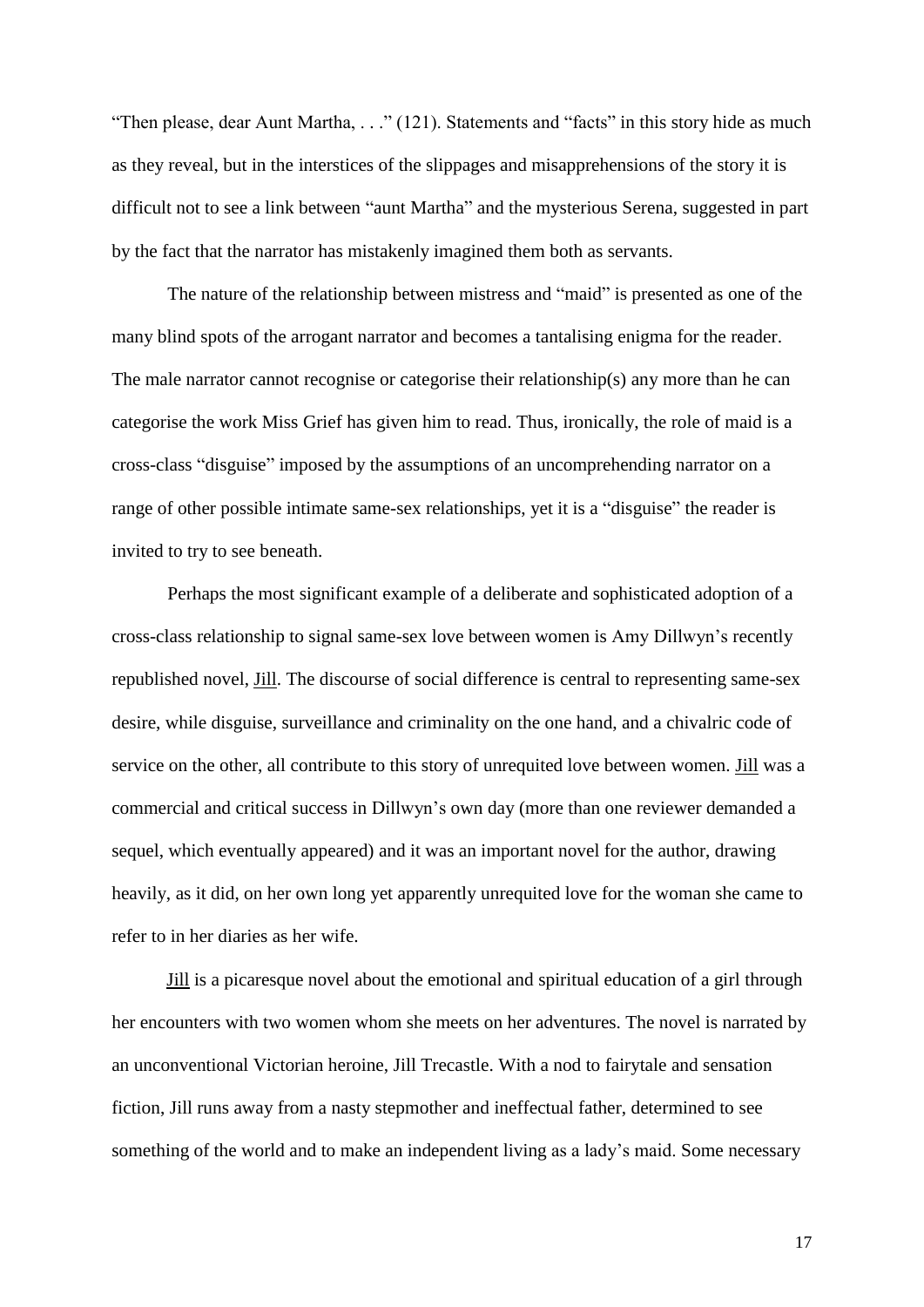training in hair dressing completed (this tomboyish protagonist baulks at learning dressmaking), Jill forges a character to secure a place as lady's maid and courier. She is already an experienced traveller and accomplished linguist and Jill accompanies her mistress, Kitty Mervyn, on a European tour. Kitty and Jill are thus brought together in circumstances which afford a considerable level of physical contact and almost constant companionship but which conventionally prohibit further intimacy because of their difference in social status. Or, to put it another way, the class difference and power dynamics of the relationship between mistress and maid offer Dillwyn a way to suggest the erotic attraction of one woman for another. Furthermore, the maintenance or transcendence of class barriers operate as an extended metaphor through which to articulate same-sex desire. At the climax of the novel, the temporary transcendence of class symbolises a sublimated erotic union between mistress and maid, while elsewhere Jill's aversion to men is expressed in terms of class prejudice.

As lady's maid, Jill has some access to the bedroom which becomes an erotic space where Jill may watch and touch Kitty. She dresses and undresses her mistress, she brushes her hair; most importantly in the bedroom Kitty lets down her guard and Jill thus becomes possessed of secret knowledge which binds her to her mistress. As servant, however, Jill may be peremptorily excluded from this intimate space. When Kitty is deeply hurt by news of her beloved's engagement to another, Jill feels an "incontrollable [*sic*] impulse" to be with her mistress, and breaks the rules of conduct by going to Kitty's locked room unbidden: "But I could not enter the room unless she choose [*sic*] to admit me" (222; vol. 2, ch. 5). Kitty sends Jill away, saying she will ring when necessary:

Was the reminder of the bell intended as a gentle hint that it was officious to disturb her with an offer of services which she could command if she required them? . . . I asked myself . . . what I supposed I should have done had she opened the door to me? Should I have flung my arms around her, and told her that I knew all, and was come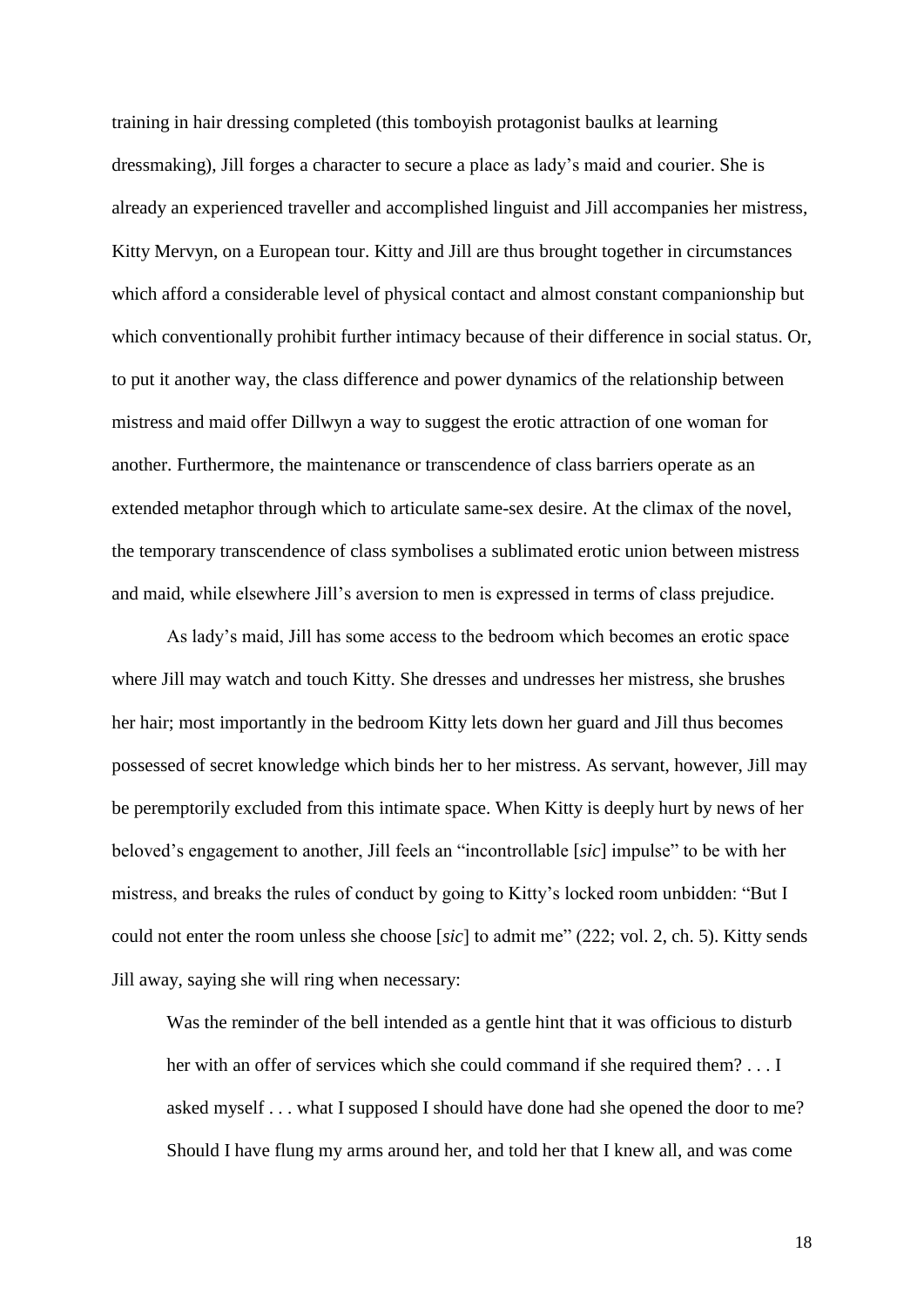to comfort her, or behaved in some similarly gushing manner? . . . I knew better than to imagine that an absurd demonstration of that kind would gratify her from any one, and least of all, from a servant. (223; vol. 2; ch. 5)

Where Jill is acting out the role of a chivalrous lover, loyal yet subservient, ardent yet expectant of no love in return, Kitty simply reads her behaviour as that of a slightly overzealous maid. The power of the mistress to summon a maid to her bedroom at will is given a marked erotic twist in Edith Wharton's short story, "The Lady's Maid's Bell," where the homoerotic subtext revolves around two lady's maids, one of whom is a ghost. According to Holly Blackford, the ringing of the mistress's bell symbolises same-sex desire, perhaps even the promise of sexual gratification. On hearing the night-time bell, the new maid, Hartley, feels a heady mixture of apprehension and expectation: "It is going to happen now" although she confesses to herself that she has "no notion" what it might be (Wharton 23). The bell rings "to announce the presence of the dead Emma" (Blackford 238), but Hartley and Emma are in competition for their mistress's affection and the mistress does not use the bell to summon Hartley at all. Blackford argues that "the apparition of the former maid Emma Saxton lingering around her bedroom at night, suggest[s] that Emma is a projection of Hartley's erotic desires for her mistress" (237). Thus the bell can be interpreted as "a symbol of female sexuality" but, as Blackford suggests, there remains some "ambiguity [about] who possesses it given the social roles of lady and maid." (238) There is no such ambiguity in Jill, where the maid waits for her mistress's bell in vain.

The erotic suggestiveness of the mistress-maid relationship in Jill depends not only on the constant deferral of desire produced by the class divide between the women but also on the frisson produced by the fact the reader knows that Jill is only disguised as a maid and is in fact the social equal and distant relation of Kitty. After all, Jill might at any moment "come out" to Kitty. Indeed, she comes tantalisingly close to declaring herself on more than one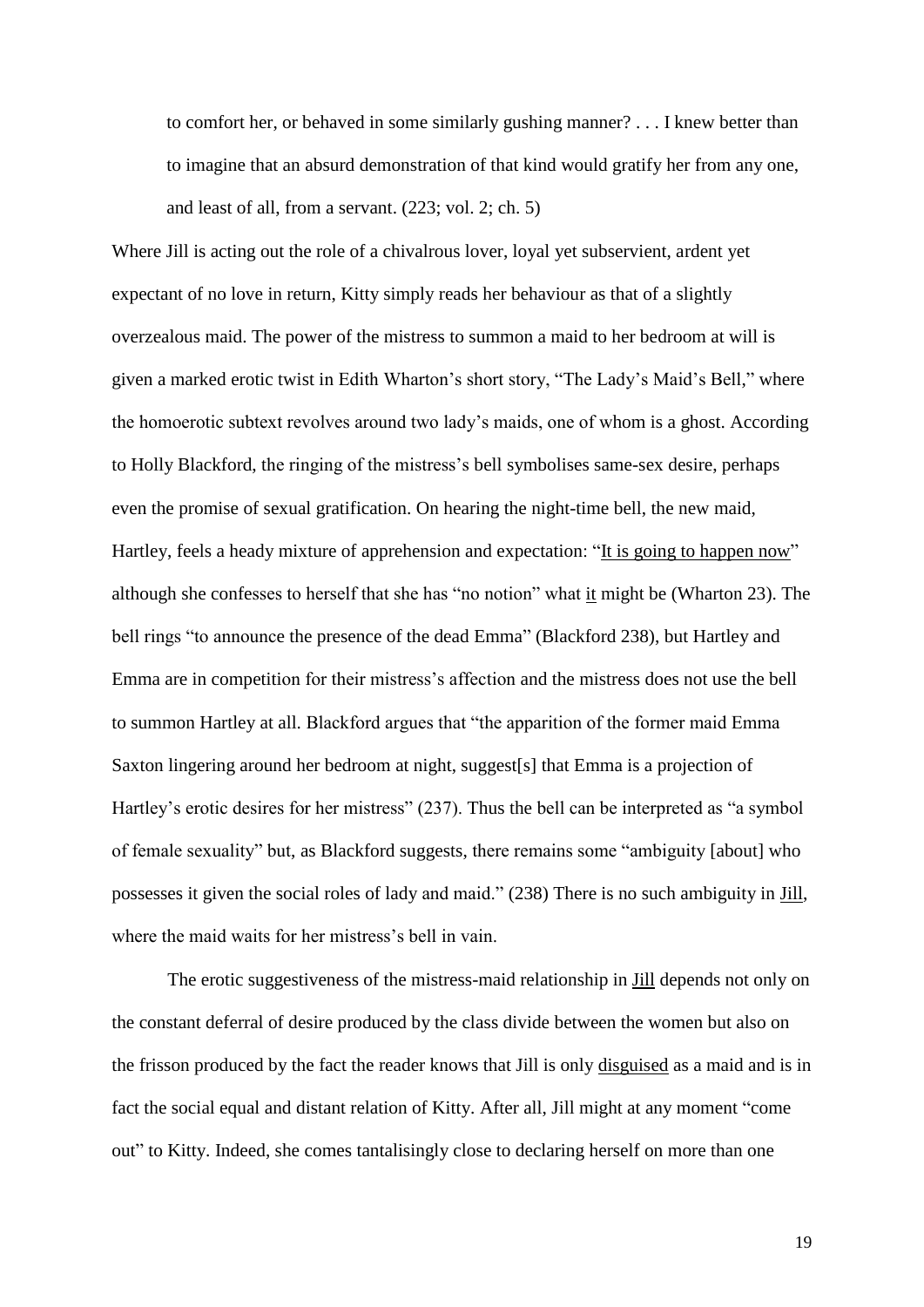occasion and this urge to reveal her true class and family connection is inseparable from the desire to declare her love: "I knew well enough that I myself should have been at her feet if she had but held up her little finger to me" (215; vol. 2, ch. 5). In a pivotal scene where Kitty sacks Jill on discovering that Jill's "character" was a forgery, it is Jill's fear that Kitty has no affection for her that stops her confessing her true identity:

. . . for a moment I felt very much inclined to tell her who I was. . . . I think I should inevitably have yielded to the inclination, and imparted my history to her there and then, if there had been anything in her manner to make me believe that I had won a footing, however low down, in her affection – that she cared about me just one little bit. But there was no such indication. (228; vol. 2, ch. 6)

Superficially this is a scene in which a criminal act may be mitigated by a revelation that Jill is the daughter of a baronet and "a [family] connection" (91; vol. 1, ch. 10), but these legal and social concerns are overwritten. This is the moment when a lover hesitates to declare her feelings to her beloved and ultimately demurs fearing rejection.

If social status keeps the two women apart, the transcendence of class barriers encodes a sublimated erotic union between mistress and maid. The sensational climax of Jill and Kitty's relationship is played out when the two women are captured by bandits in the lawless interior of Corsica and imprisoned in a chapelle mortuaire – one of the windowless chapel-like tombs characteristic of the island. The gothic often provides a way of exploring "unauthorised genders and sexualities" including "cross-class relations" (Haefele-Thomas 3), as does the spectral (Castle 1993). In the liminal realm of the tomb an idealised and highly symbolic, if temporary, union between the two women occurs, one that is expressed through a levelling of class difference. In their new comradely position as prisoners Jill experiences a kind of liberation as the class barriers and former social roles which have hitherto inhibited their relations appear to fall away.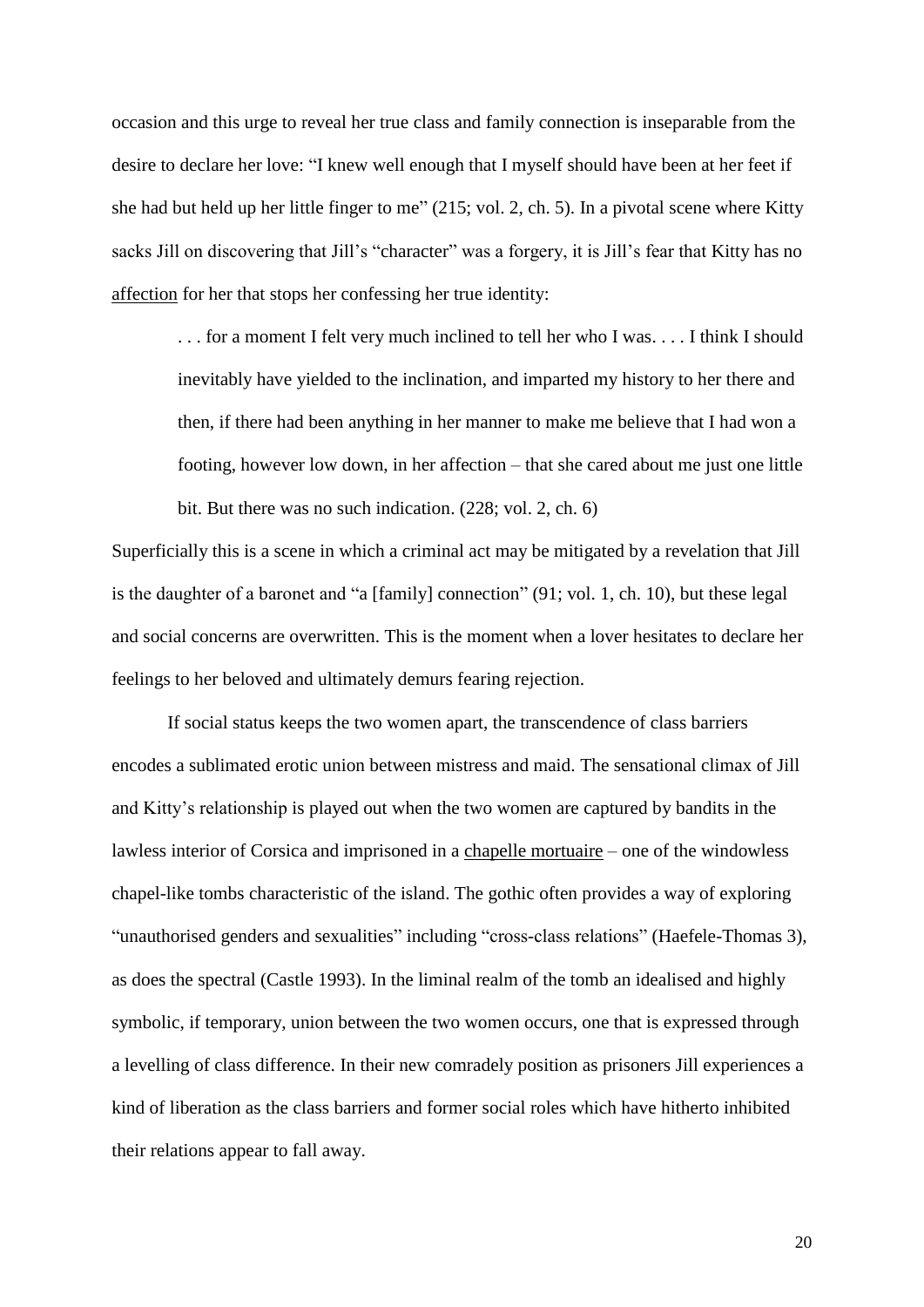Thus [Kitty] ran on, joking, laughing, making light of every discomfort, and chatting to me as if she had thought me her equal, as if the tomb had been a leveller of ranks to the living as well as to the dead, and as if in entering it all social difference between her and me had been annihilated. (176; vol. 2, ch. 1)

Their temporary social equality is accompanied by acts of mutual generosity and an emphasis on merging identity. Locked in the pitch black tomb, the women begin to clear a space in which to lie down, both tensely aware of the possibility of coming into contact with human remains. Finding something unpleasant, Jill stifles a cry and quickly removes it without alerting Kitty:

As I made this effort to spare her feelings, I was struck by the quaint probability of her being at the same instant engaged in a similar endeavour to spare mine; and I realised that the common danger to which we were exposed was a link which united us so firmly that our separate identities were, for the time being, well-nigh merged into one. (180, vol. 2, ch. 1)

As in Gaskell's "The Grey Woman," "common danger" unites two women across boundaries of class. The spiritual union of separate identities also invoked here is of course one of the high ideals of romantic love as well as a common trope in the articulation of same-sex desire between women. It is here underlined by a more earthly, physical closeness as they lie down to sleep "upon the ground, pressing closely together for warmth" (180; vol. 2, ch. 1), while the understated eroticism of the contact in the tomb is humorously extended as the two women disrobe at Kitty's urgent command, "Off with your dress . . . !" (191; vol. 2, ch. 2), so as to make a rope with which to escape.

Of course Jill really is Kitty's social equal and so there is perhaps little to concern the guardians of class in this temporary alliance on terms of equality. The secret truth of Jill's class is used in a rather different expression of sexuality in one of the few glimpses of life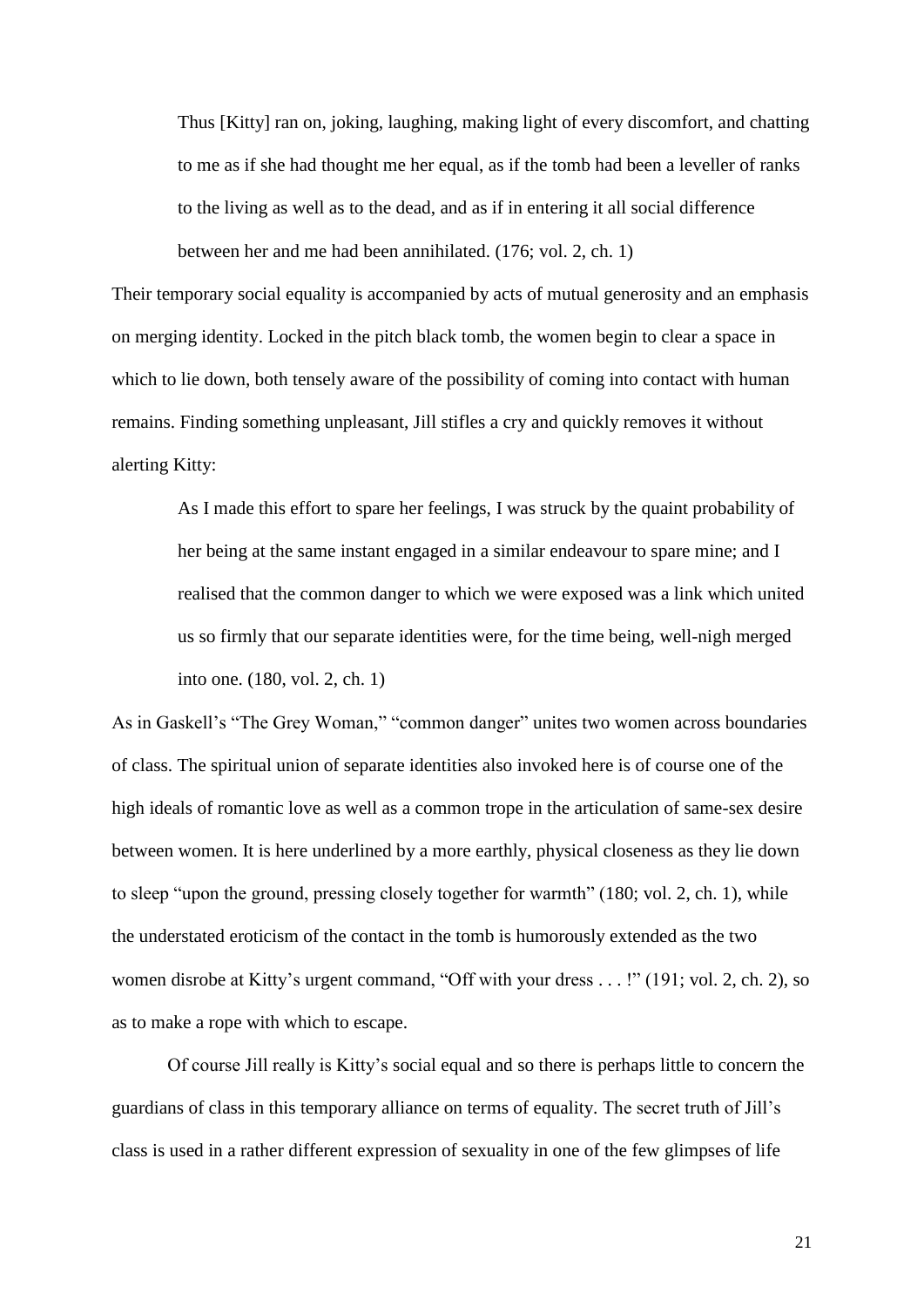below stairs we are afforded in this novel. On first becoming a live-in servant, Jill finds herself the unwilling recipient of the attentions of an odious valet who forces himself upon her. Their difference in social rank appals Jill, and since the valet is the only male admirer to approach Jill in the novel, this repulsion serves as a wider comment on Jill's sexuality. In a compelling scene, Jill violently repels the male servant's offensive sexual advances by dashing a candle in his face and burning off half his whiskers, a prized symbol of his virility. Jill expresses her repugnance in terms of the valet's transgression of class boundaries: "Scandalised at the notion of a man-servant taking the liberty to raise his eyes to a lady, I could hardly trust to the evidence of my own senses at first" (107; vol. 1, ch. 11). But remembering her assumed role:

... I shuddered to think that I must endure being made love to by a valet: it was an odious and degrading idea. . . . Disgusted and angry at the admiration which I deemed an insult, and was yet powerless to resent, I endeavoured to nip it in the bud by energetic snubbing. (108; vol. 1, ch. 11)

Her disgust becomes almost hysterical when he threatens to kiss her:

it made me frantic merely to think of such a humiliation, what should I do supposing the monster actually did manage to profane my face with his lips? Should I kill him on the spot, or should I expire from sheer disgust? . . . This, verily, was a degradation for which I had not bargained . . . (110; vol. 1, ch. 11)

Class is invoked as a reason for Jill's disgust at these unwanted advances – and she maintains a sense of her true class identity throughout the novel – but her anger is initially aimed at men: "it's a great pity that there are any men at all in the world, – or, anyhow, except gentlemen" (109; vol. 1, ch. 11). The half-hearted class qualification does little to undermine the power of her first statement. For his part, the valet considers Jill's repulse as evidence that she is "ill-made" and "should be burnt" (112; vol. 1, ch. 11), a response that highlights her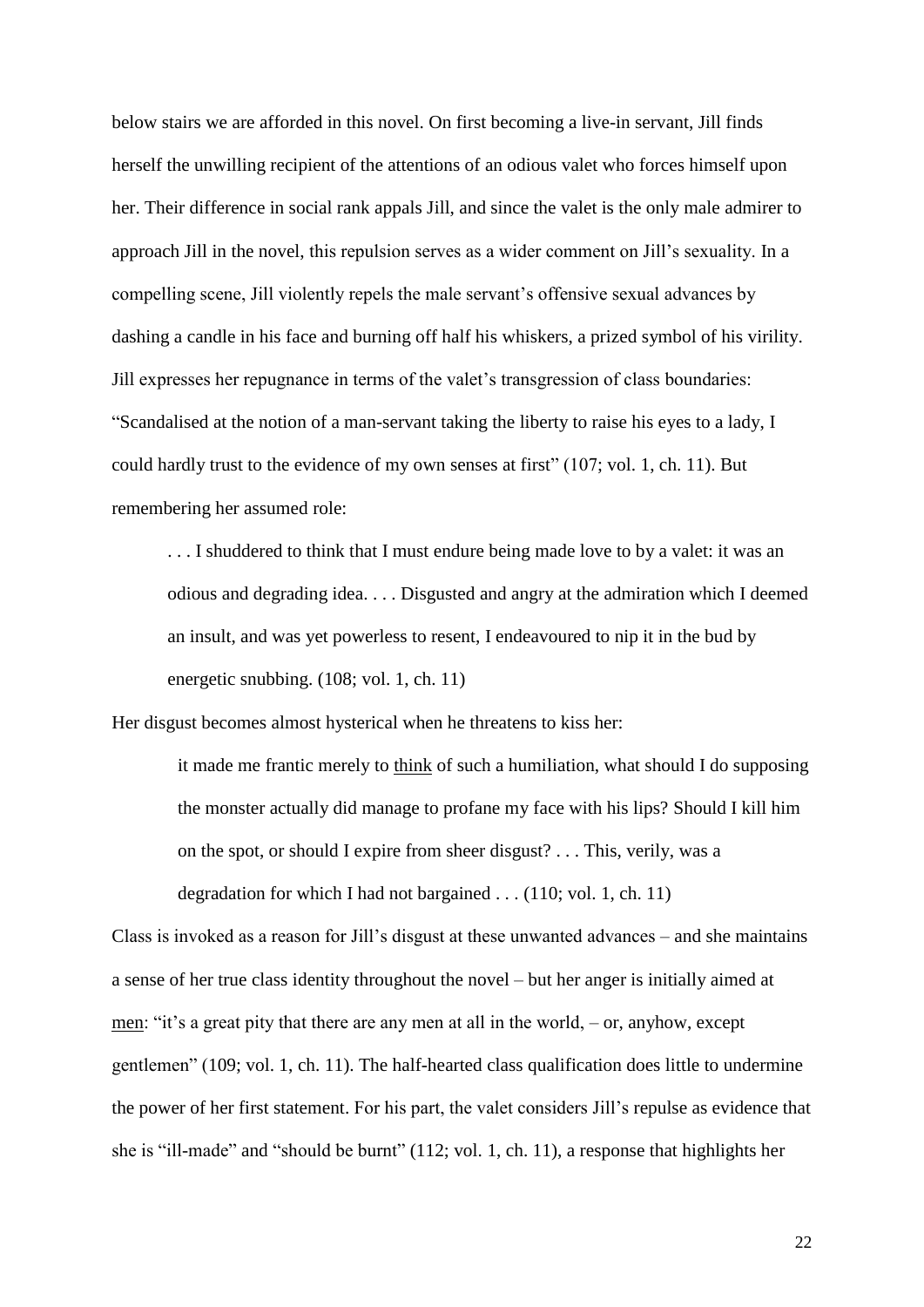queerness while recalling the fate of witches and the cross-dressing Joan of Arc, who were burned at the stake. This episode reads both as a vividly captured protest against the sexual exploitation of vulnerable women by men who impose their desires on female bodies while transgression of (hidden) class boundaries allow Jill to express a deep aversion to the sexual advances of a man. Henceforth, Jill prefers to spend her time serving her "two ladies which I could do without shocking my self-respect in any way" (114; vol. 1, ch. 12).

Class distinctions underpin Jill's stated aversion to men, yet Dillwyn also uses the rigidity of class distinctions in Victorian Britain to make it impossible for the maid and her mistress to develop the intimacy Jill craves. At the same time, however, it is the very distance between mistress and maid – with its elements of dominance and subordination, the "performance" of ritual tasks which are a double performance because of Jill's disguise – that allows Dillwyn to suggest an erotic desire between women, rather than just admiration or simply spiritually enriching devotion. As work by Sharon Marcus and others has shown, the theme of love between women would not need to be hidden in Victorian Britain, and the Pall Mall Gazette blithely notes Jill's focus on women and the novel's shadowy and perfunctory treatment of Kitty's male lovers ("Three Novels"). But Dillwyn makes some effort to signal that Jill's feelings for Kitty exceed conventional sentimental friendship and are different from the mainstream homoeroticism which Marcus sees as central to heterosexual femininity. Jill is decidedly unfeminine: as a girl she "revelled in being a mess" (6; vol. 1, ch. 1), seeing conventional dress primarily as an impediment to physical adventure (an opinion she shares with several of Dillwyn's other tomboy heroines). Jill eschews sentimentality as a barrier to her passion for adventure, and claims to be destitute of fond feelings for anyone, until Kitty exerts a "strange fascination" (167; vol. 1, ch. 12) upon her. They first meet, briefly, aged fifteen (some years before Jill enters Kitty's service disguised as a maid). The possibility of a "romantic friendship" developing between the two girls is raised only to be dismissed as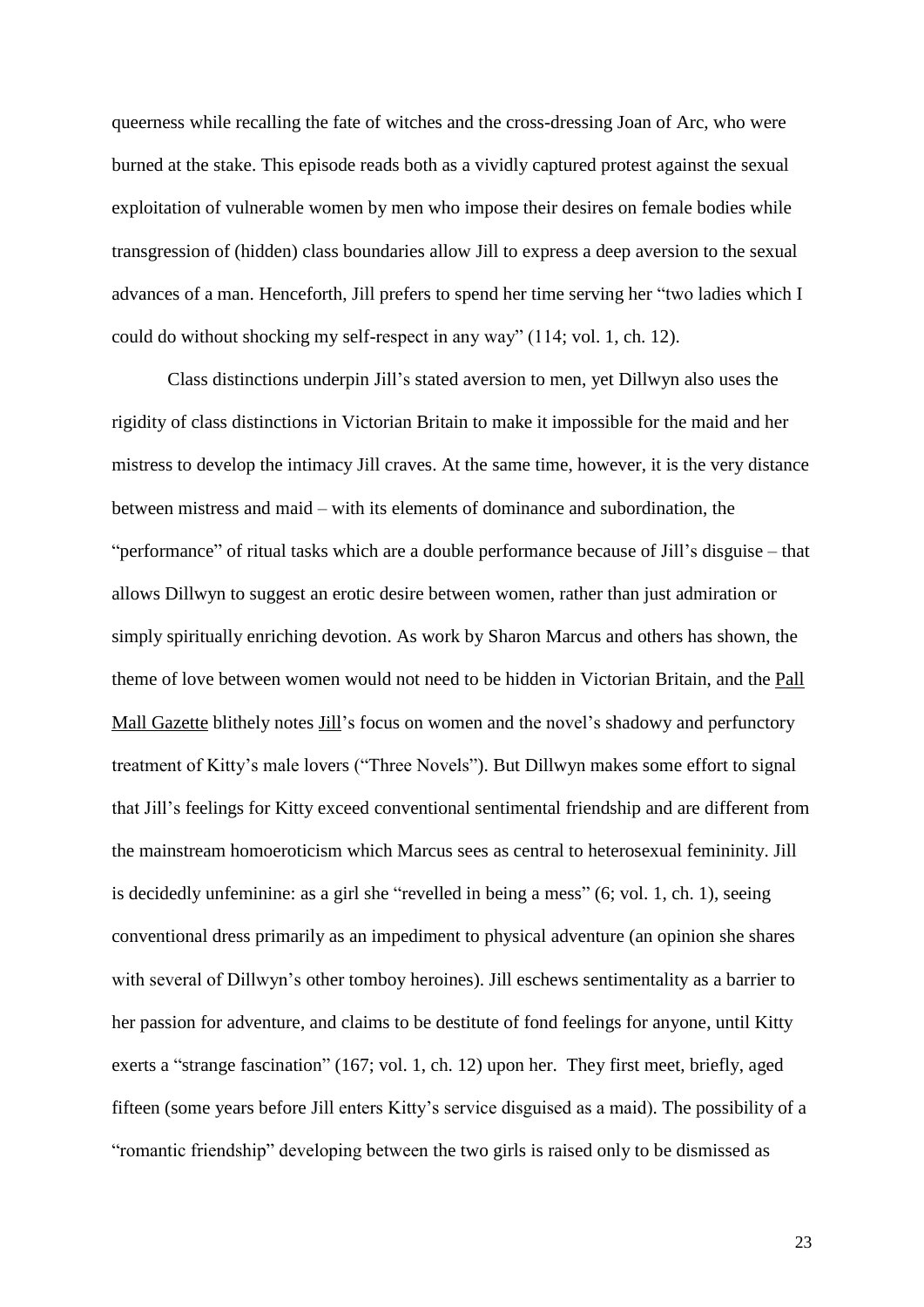something "some girls", but not these girls, would do (19; vol. 1, ch. 2), Jill being anything but the conventional girl. Thus it is implied that a mere sentimental attachment is too ordinary (perhaps not sufficiently erotic or sexual) to accommodate her feelings for Kitty. It is worth noting here that at the same time that Jill is possessed and infatuated by a secret passion for Kitty, other kinds of love between women are also presented as legitimate and spiritually enriching. Later in the novel, Jill makes friends with Sister Helena; the two women are brought together by an intuited class affinity even though they are both out of their "natural" station (Jill as an unknown convalescent in a charity hospital, Helena as a lady who has given up her wealth to minister to the sick). This second relationship reinforces the womenorientated nature of love and affection in this novel, but it is the first cross-class mistressmaid scenario that suggests a more urgent erotic desire of one woman for another.

Disguise is a feature of several of the mistress-maid stories discussed in this essay. In her cross-class disguise, Jill may be seen as a descendant of Viola in Twelfth Night, who disguises herself as a (male) servant, who then sparks the erotic attraction of Olivia, the lady she has come to woo on behalf of her master.<sup>16</sup> There are obvious parallels between the crossclass disguise Jill adopts and the figure of the cross-dressed (cross-gender) female-to-male transvestite, not least in the comparative freedom offered by both disguises. Class, as a hierarchical social concept, is itself gendered, and in Dillwyn's writing the lower classes are associated with masculinity. Therefore by adopting the disguise of a servant, Jill already has more agency and is performing a more masculine role than her identity as Miss Trecastle allows. The role is particularly suitable, since the heroine's tendency to move between gender and class norms is emphasised from the start. Christened with the "uncouth appellation" (5; vol. 1, ch. 1) Gilbertina (her parents had wanted a boy named Gilbert) she takes the nickname Jill which her mother thinks is "ugly and objectionably suggestive of low, republican ideas, such as carrying pails of water, rough tumbles and cracked crowns" (5; vol. 1, ch. 1). Jill is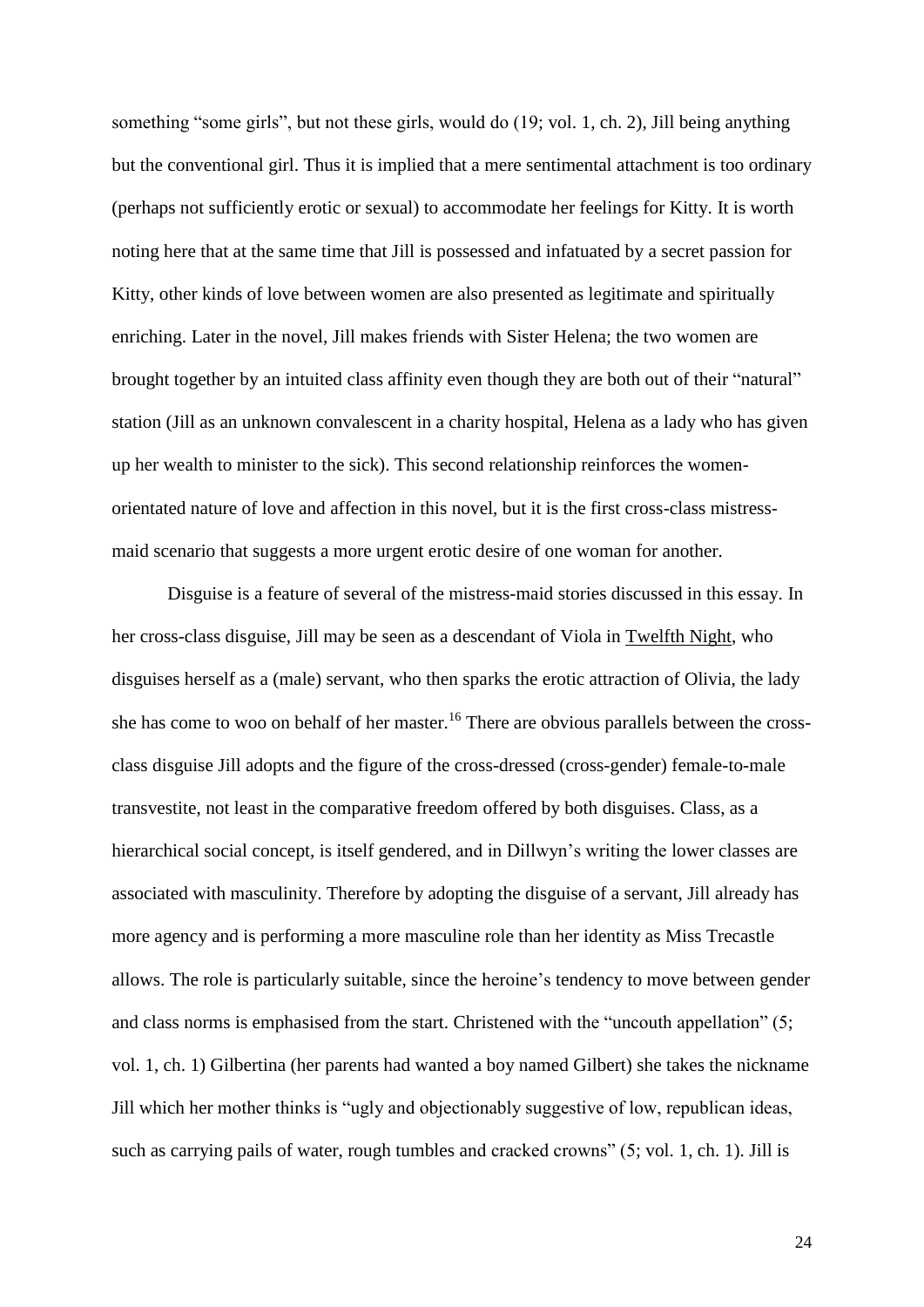also lacking in the most important of feminine qualities; by her own admission she is a cold and unfeeling person who never loved another human until she first met Kitty. The androgynous Jill, like a female-to-male cross-dresser, achieves economic and other freedoms denied to her as a young lady by disguising herself as a maid suggesting that the female servant (and by extension the woman-loving woman) is gendered masculine in this novel.

Indeed the figure of the servant is gendered masculine in almost all the stories discussed in this essay. The binary construction of gender posits masculinity as associated with initiative and action, and servants are often more organised and active than their mistresses. But there are also physical attributes which differentiate them from their "ladies." Servants tend to be darker, taller, older, and often described as "gaunt," against paler, pretty, weaker, feminine mistresses. In "Martha's Lady," Martha climbed trees "like a boy" in her youth and is now a "tall gaunt woman" with a "brown old New England face" (Jewett 215). In Elizabeth Gaskell's "The Grey Woman," the female servant is described "tall and handsome though upwards of forty, and somewhat gaunt" (302) and she is once mistaken for a man by the sound of her voice alone (319). Amante cross-dresses as a man while the blonde young Anna disguises herself as "his" lower class wife, both darkening their features in order to play their respective lower-class or cross-gender roles. In George Eliot's "The Lifted Veil," Mrs Archer is similarly signalled as masculine through markers of age, height and darkness and in this instance a virile flirtatiousness: "She was a tall, wiry, dark-eyed woman, this Mrs Archer, with a face handsome enough to give her coarse hard nature the odious finish of bold, self-confident coquetry" (35). In the tense science-fiction conclusion of the novella, Mrs Archer is brought back from the dead by means of a blood transfusion from a man. This infusion of masculinity, Kate Flint suggests, gives her the power to speak and accuse her mistress, while Helen Small adds that Mrs Archer is also a stand-in for her mistress's husband, Latimer, since he and she are (eventually) united in their loathing of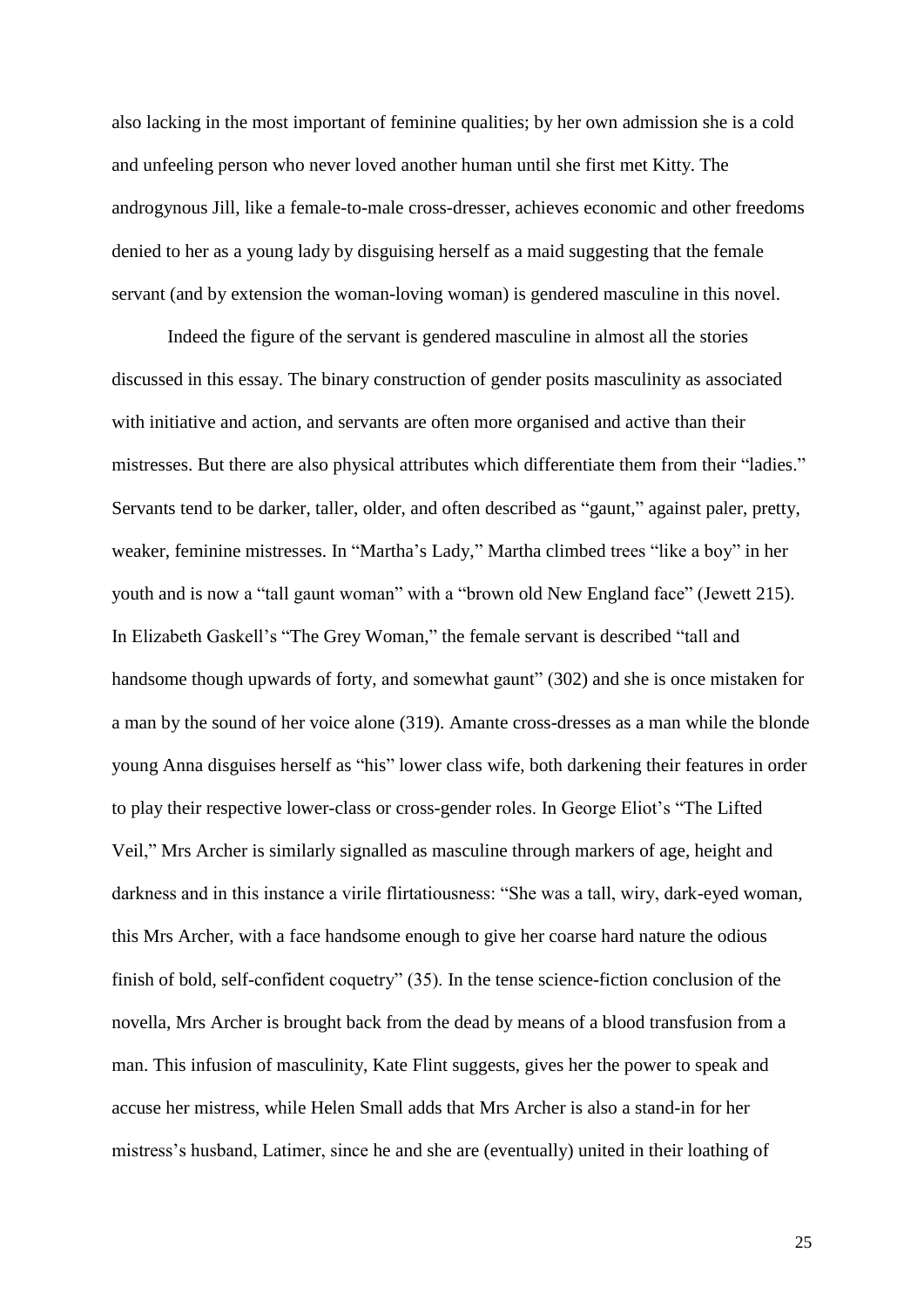Bertha (Small xxiv). As this symbolic overlap with the husband and the earlier physical description of Mrs Archer suggests, the gendering of the servant as masculine includes a sexually virile dimension. This gendering (and sexualisation) of the servant is not confined to the Victorian fiction discussed here. In Felix Vallotton's arresting post-impressionist oil painting, The Mistress and the Servant (1896), a dark, voluptuous, powerful woman helps a pale, slightly cringing and drooping figure into a sea or lake. The darker figure stands squarely with her back to the viewer, her well-rounded buttocks on full display, and the side of one full breast also visible. She is a potent and obviously sexualised figure. The "mistress" and "servant" are instantly distinguishable, encoded by the well-established markers which signify class, gender, and sexuality.

In the diverse selection of British and American texts discussed here, the mistressmaid relationship is a homoerotically charged trope and, in some instances, a narrative device deliberately selected to represent or encode love between women. The maintenance or levelling of class boundaries between mistress and maid could be subtly manipulated to explore same-sex desire. The female masculinity of many of the servants inverts proper social relations and contributes to the erotic charge between mistress and maid. Furthermore the cross-class disguises present in some of the stories have much in common with female-tomale cross-dressing, disrupting categories of gender and class. While I have endeavoured to approach these texts without slipping into anachronistic readings of a transhistorical lesbian identity, it is worth noting the recurring motifs of the mistress-maid relationship – deferral, distance, displacement, masquerade – are prominent features of a wider "lesbian" literary tradition as reconstructed over the last thirty-five years (e.g., Faderman; Castle; Donoghue, Inseparable). Of course the erotics of service delineated here are also related to wider Victorian idealisation of chivalry and Christian self-sacrifice; the female knight is a common image in writing about alliance, love and desire between women.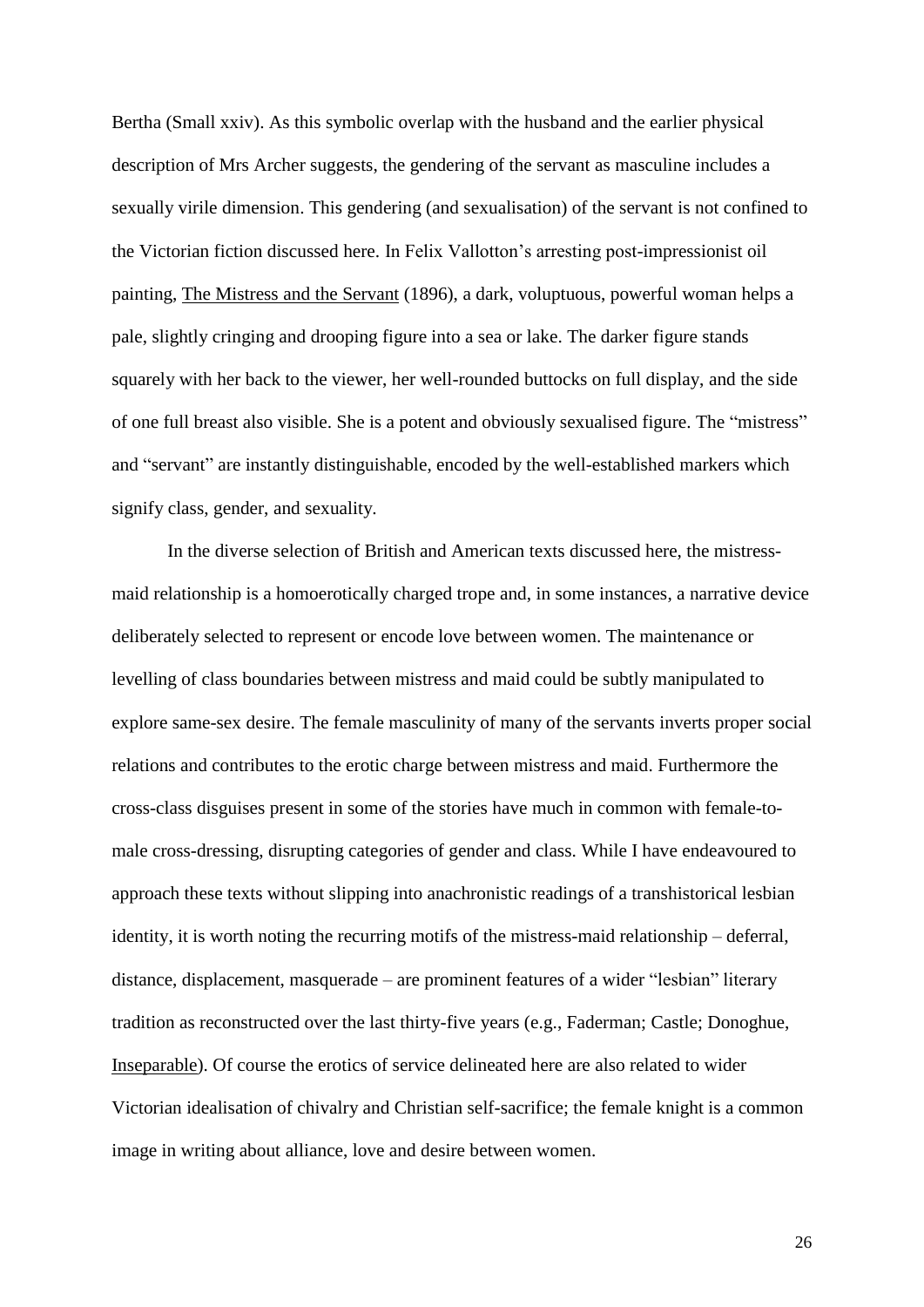These stories are, of course, far from uniform representations of same-sex love and desire. Female homoerotic alliance can be a lifeline (Gaskell) or a threat (Eliot), and in both these examples, as in Wharton, the mistress-maid bond is disruptive of heterosexual marriage. Desiring another woman can be the source of infinite spiritual sustenance (Jewett) to be consummated at last, or it is associated with loneliness and starvation (Woolson). Finally, Amy Dillwyn's Jill places a mistress and (disguised) maid at the centre of a novel which openly explores powerful attraction between women and the ennobling nature of even unrequited love. Simultaneously, Jill is an attempt to articulate, in partially coded ways, the idea of a same-sex desire that is "more" than "romantic friendship." In her complex use of cross-class disguise, Amy Dillwyn employs the erotics of service to articulate – and class boundaries to frustrate – the "strange fascination" between women.

## Swansea University

### **NOTES**

My thanks to members of the VICTORIA discussion group (at Listserv), and Bob Muscutt in particular, for suggesting texts relevant to this study.

1. Despite the relative scarcity of mistress-maid portrayals in Victorian literature, eroticised relationships between mistress and servant have a long literary history. Hallett suggests that "From the early modern period, at least, homosexuality was frequently associated with a double transgression, a socially inverted sexual corruption of higher class innocents by members of a lower order. . . . Numerous tales of lesbian relationships across class divide [in the period to 1800] attest to the power of this, as either social reality or as sexual fantasy, or both" (40). For other pre-Victorian examples see, for instance, Valerie Traub (2002, 59) on Agnolo Firenzuola's I Ragionamenti, Jessica Tvordi (1999) on Maria/Olivia as well as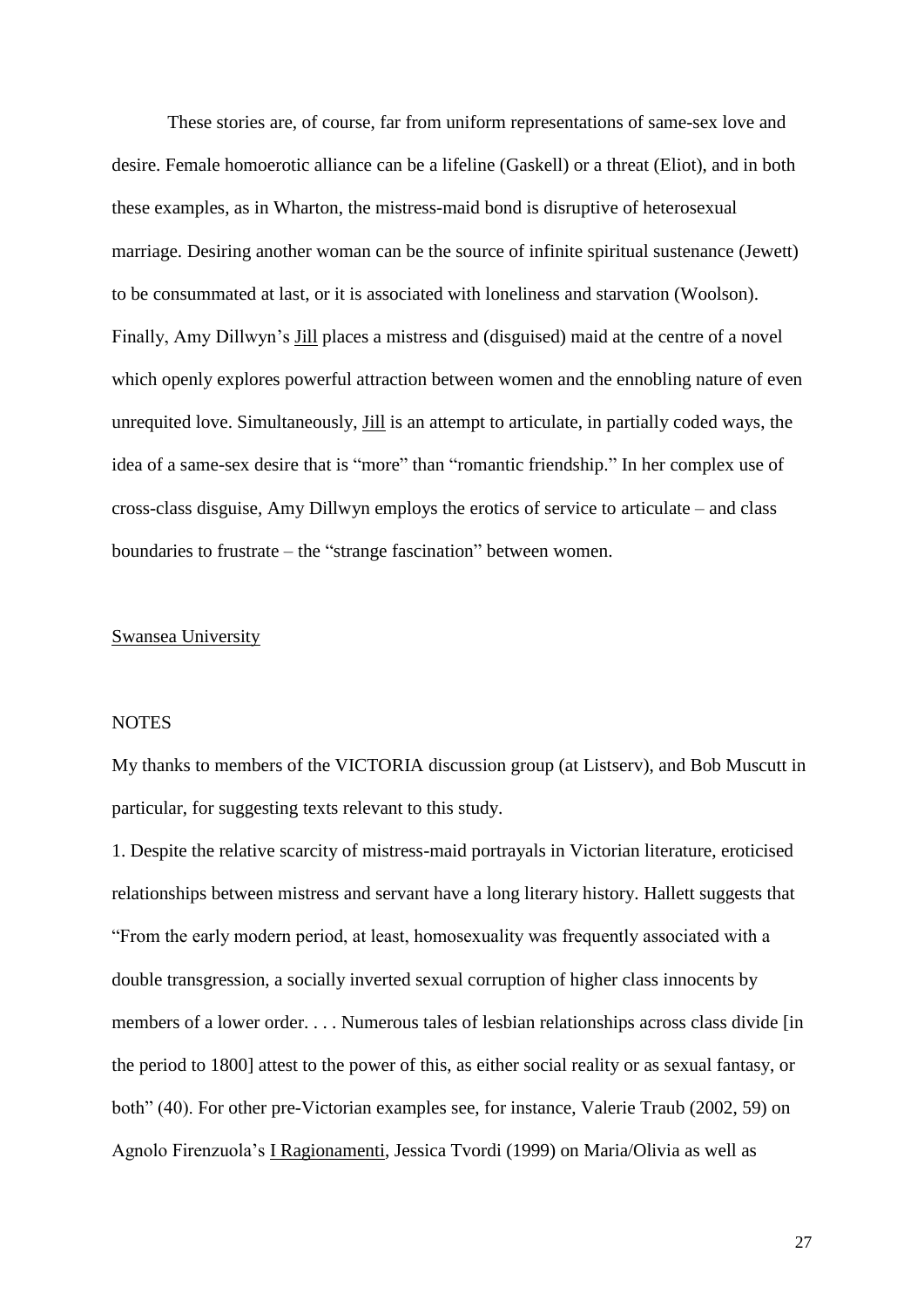Cesario/Viola in Shakespeare's Twelfth Night, Emma Donoghue (1993, 173-81) and Kristina Straub (2009, 88-109) on Daniel Defoe's Roxana: the Fortunate Mistress. Donoghue also looks at the wider question of class divide and mistress-maid representations in the seventeenth and eighteenth centuries (1993, 139-143). In the twentieth century the mistress and servant trope is a fairly established presence, see, for instance, Daphne du Maurier's Rebecca (1938), Sarah Waters, Affinity (1999) and Fingersmith (2002) and Carol Ann Duffy's "Warming Her Pearls" (1987).

2. The homoerotics of service and cross-class female relationships have been explored in literary criticism and histories of the early modern period and also critical discussions of twentieth century writing (see note 1). Yet, with the recent exception of Steere's study of The Female Servant in Sensation Fiction (2013), there has been little critical analysis of the homoerotic dimension of cross-class mistress-servant relationships in nineteenth-century literature. On a related topic, cross-class disguise is discussed in Fessler's essay on Sarah Grand (2008), but the focus is on androgyny and transvestism rather than the erotics of crossclass relations.

3. Mrs Mary Motherly, the pseudonym of Emily Andrews Patmore, urges maidservants to be suspicious of over-familiarity on the part of their mistresses: "There is sometimes a mistress rich but ill-educated. Such a mistress is almost sure to make companions of her servants, because her knowledge and ideas are nearer on a level with theirs." But a "sensible girl" would rather serve "a lady who always feels and observes a difference between herself and her servants", her genuine superiority conferring "more dignity on [the servant] than the mistress who will allow full familiarity . . ." (Motherly 22)

4. Ellis, in The Mothers of England: Their Influence and Responsibility (1843), warns that "All symptoms of the society of this class of persons being a favourite indulgence to the young, is an omen of danger which ought not to be disregarded; and above everything they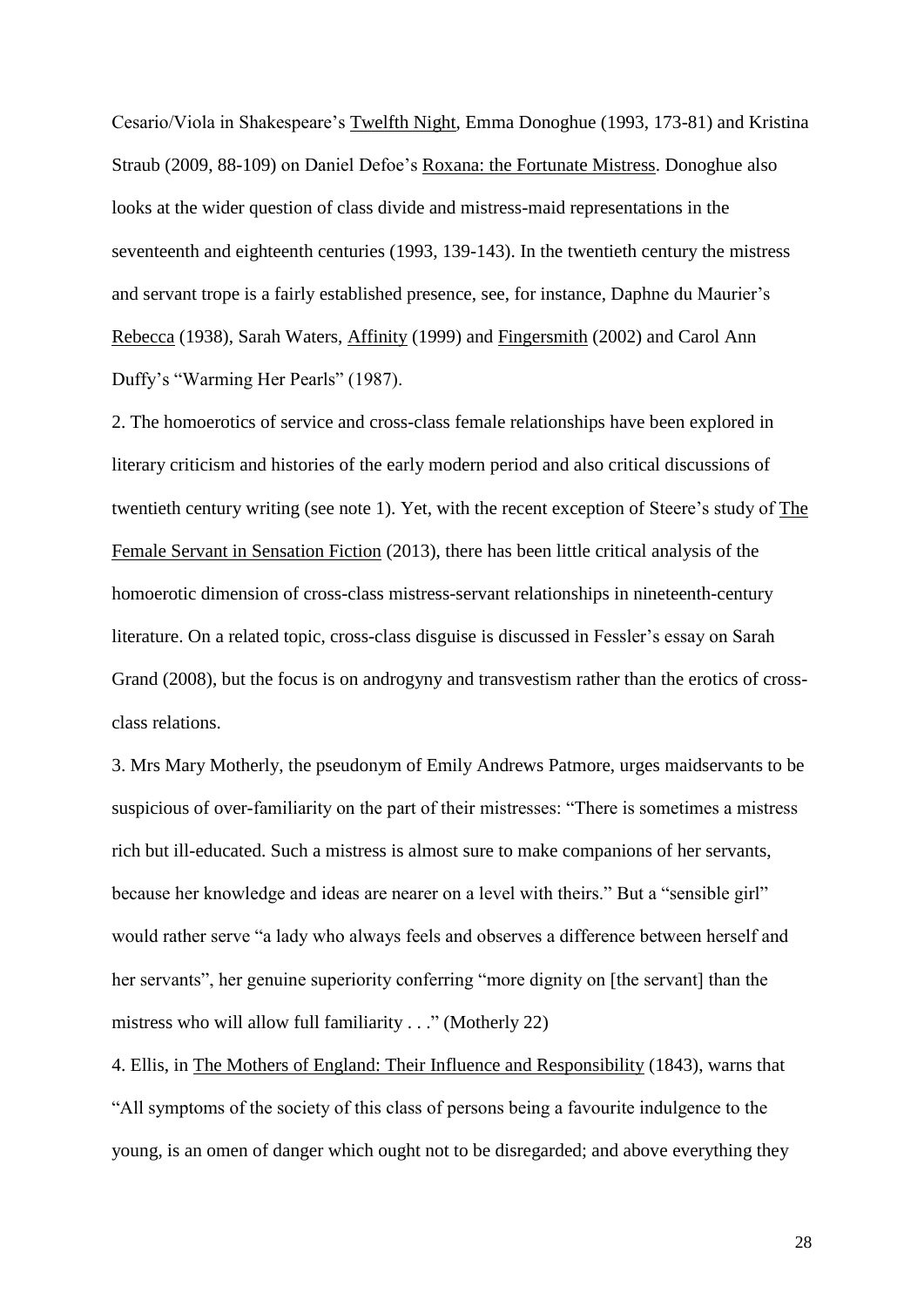should be kept away from their bed-rooms, as well as from every other place where servants are privileged to carry on their own peculiar style of conversation, unrestrained by any fear of intrusion." While expressing her respect for the trustworthy servant, "I still think the best of them are too much under the influence of false and limited views of things in general, to admit of their being desirable companions for children in their moments of unrestrained confidence. But when we speak of those who are not the best, especially of those artful and unprincipled characters who endeavour to work their way by flattering the vanity, or falling in with the wrong feelings of their superiors, it is impossible to express too strongly the sense which all reasonable persons must entertain, of the dangerous consequences likely to ensue from association with such individuals . . ." (247, my emphasis.)

5. On surveillance and servants see McCuskey (2000). A sense of the ritualised behaviour and the dynamics of looking, the power of utterance and the encoded domination and subservience of mistress and maid, is clearly apparent in servants' and conduct manuals. For instance, on the complicated business of looking or averting one's eyes, when to speak, when to stand, see The Servant's Behaviour Book (Motherly 47).

6. Neither maids nor servants are indexed in her book, but in her outstanding discussion of whipping in the chapter "Discipline and Punishment in the Fashion Magazine" Marcus mentions "Letters [which] described mothers, aunts, teachers, and female servants forcing girls and young women to remove their drawers, tying girls to pieces of furniture . . ." (139, my italics). Marcus also details Victorian worries about servants sharing beds with girls as mentioned above.

7. Indeed, servants are included in some of the fashion plates discussed in Between Women, including one in which a "well-dressed servant . . . with her hand buried in her pocket" hands tea "with her eyes averted" to a lady. Marcus argues that "[t]he servant's decorum creates a masturbatory allusion that links the maid and her mistress's guest." (131)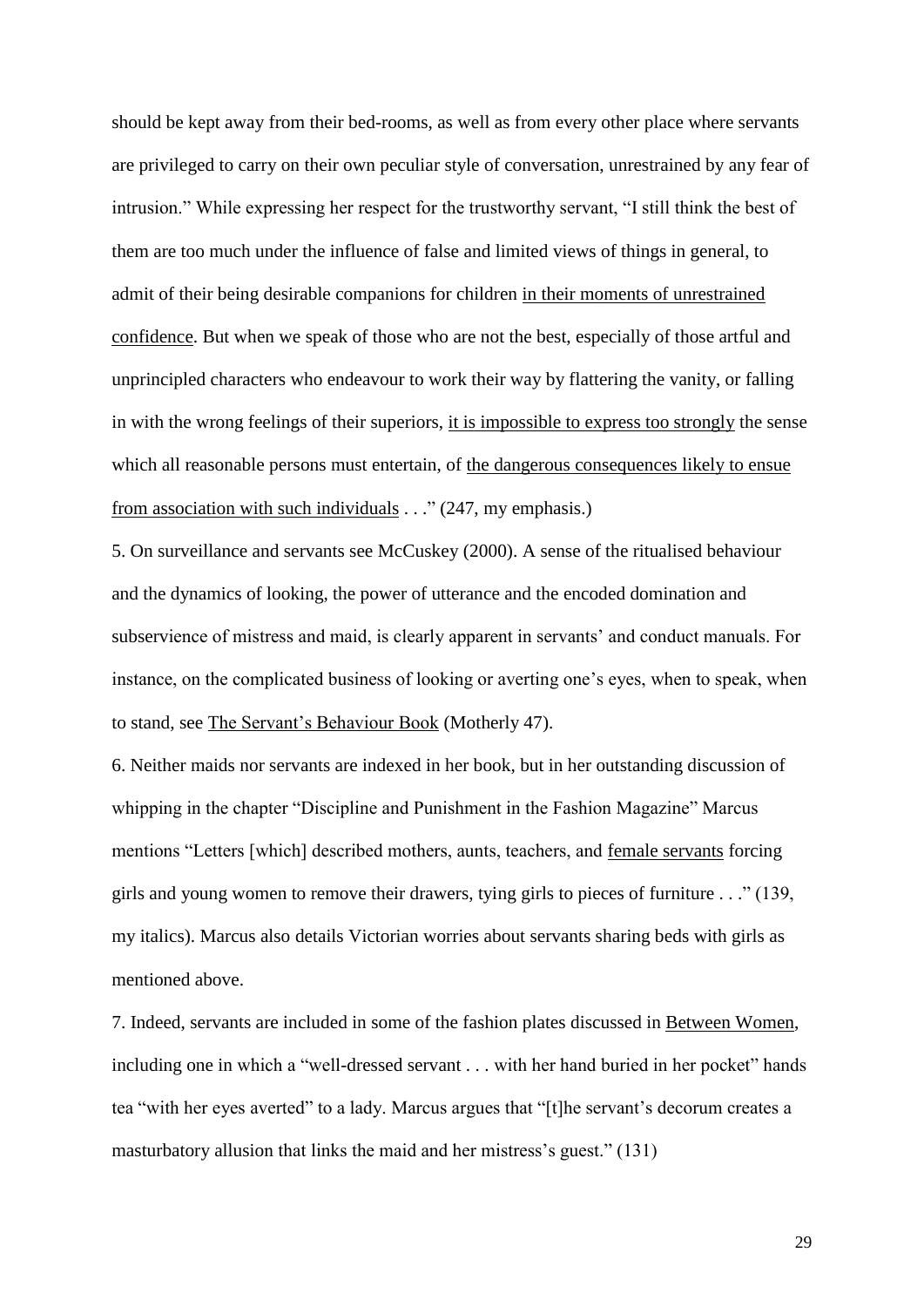8. Marcus draws important distinctions between friendship, erotic infatuation, and female marriage, although she acknowledges that there was significant overlap between the behaviour and expression of different kinds of female intimacy. Adopting Marcus's distinctions, we can identify erotic desire, often deferred or unrequited, as well as female marriage in the texts discussed here. Friendship, with its emphasis on equality and reciprocity, is unsurprisingly rare (unless we see friendship as interchangeable with female marriage which of course runs contrary to Marcus's thesis) since the hierarchical and bounded positions of mistress and servant do not permit friendship. This is not to claim that there are no friendships in these texts – there is, for instance, a warm friendship between the convalescent Jill and the aristocrat turned nurse, Sister Helena, in the second half of Dillwyn's novel, which expands on the kind of intimacy possible between two women. Significantly this friendship is based on a mutual recognition of their class equality. 9. Trodd sees Latimer as a victim of "the alliance of subordinates" in a story which places Victorian anxiety about privacy and surveillance in the home its centre: "The association of wife and servants collaborates in lurid expression of that sensationalism in which the man is the victim in the home, unmanned and paralysed by exposure to spying, intrigue and constant intrusion on his privacy" (121).

10. Flanders suggests that Mrs Archer is a depiction of one of the most notorious murderers of the nineteenth century, Mrs Manning, a woman of foreign extraction and formerly a lady's maid. The spectacle of this former maid, in the tight black silk dress worn at her public hanging, was to haunt Victorian fiction for decades, with appearances as Hortense in Dickens's Bleak House and more obliquely, Thomas Hardy's Tess of the D'Urbervilles as well as lesser works by Elizabeth Braddon and Mrs Henry Wood (Flanders 171-180). 11. Unloving, along with unnatural, are terms used to describe Jill and emphasise her exceptional fondness for Kitty, in Amy Dillwyn's novel discussed later in the essay.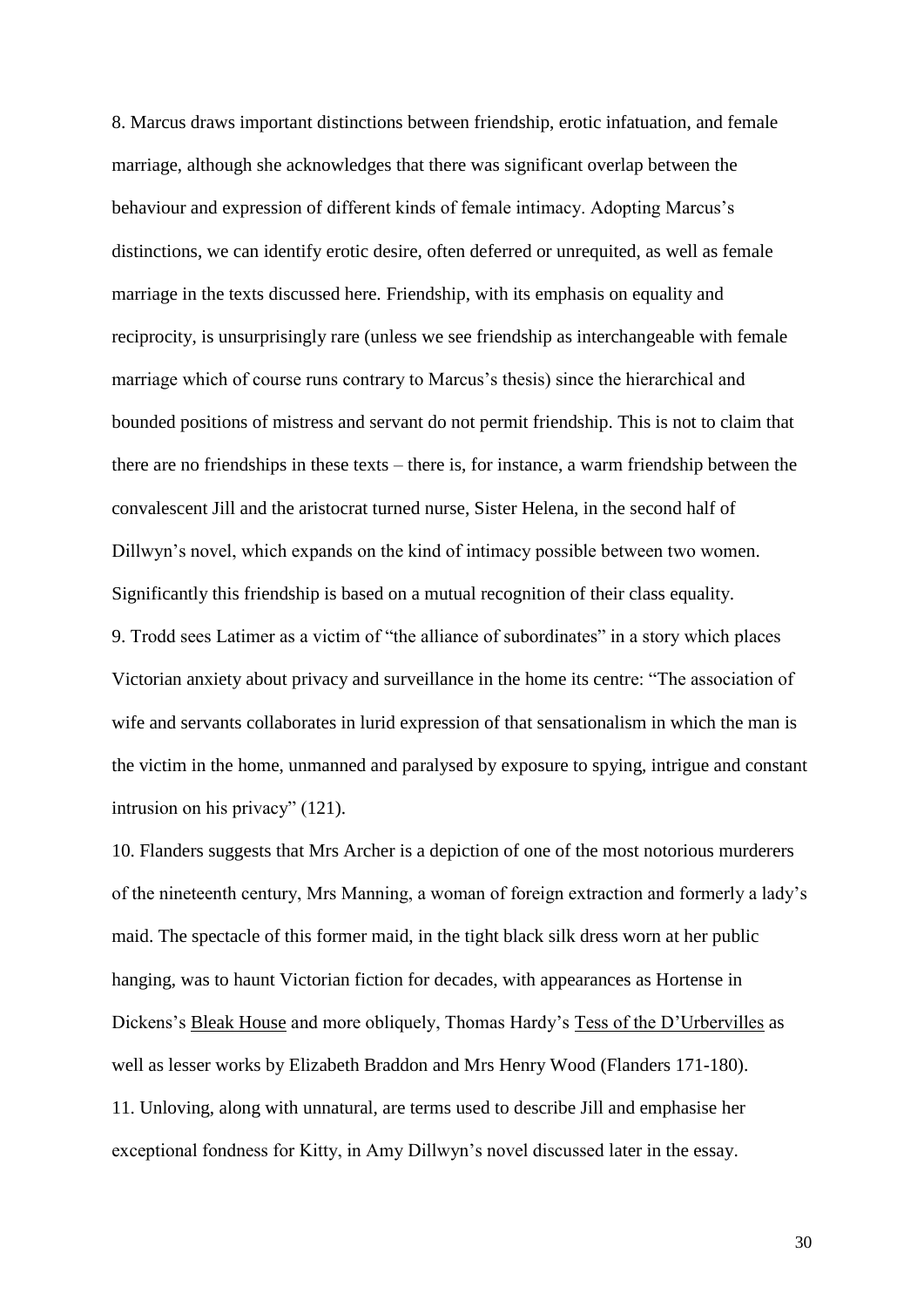12. Steere explores possible lesbian readings and "intimate mistress/maid relationships" in Blind Love (162), Desperate Remedies (163) and Lady Audley's Secret (164).

13. "Felipa" (1876) by the same author similarly employs difference in social status (in this instance class, age and nationality) and tropes of service and devotion to represent an erotic bond between a capricious lady and a twelve-year old itinerant girl, dressed in boy's clothes: "small, dark-skinned . . . the offspring of the ocean and the heats, tawny, lithe and wild" (56). 14. After her death her name is given as "Moncrief", further confusing our sense of her identity. The odd first name originates (like Gilbertina in Jill, discussed later in the essay) because "my father was much disappointed that I was not a boy, and gave me as nearly as possible the name he had prepared – Aaron" (114).

15. Amy Dillwyn (1845-1935), whose novel *Jill* is discussed later, took pleasure in the public attention bestowed on her longstanding habit of smoking cigars (see Painting). In an article in the *Lady's Pictorial* (19 April, 1902), Dillwyn's cigar smoking is mentioned alongside that of fellow businesswoman and novelist Emily Faithfull.

16. We know that Amy Dillwyn studied Shakespeare and was familiar with *Twelfth Night*. On the erotic dimensions of service and disguise in *Twelfth Night* see Tvordi and Straub. In her discussion of the destabilising effect of the transvestite, *Vested Interests* (1992), Majorie Garber uses *Twelfth Night* to illustrate a wider point about the "destabilisation" of categories of class and gender (amongst others) represented by the transvestite, and the possibility of substitution or slippage between these categories (Garber 36). There is a similar slippage between class and gender in stories about cross-class disguise.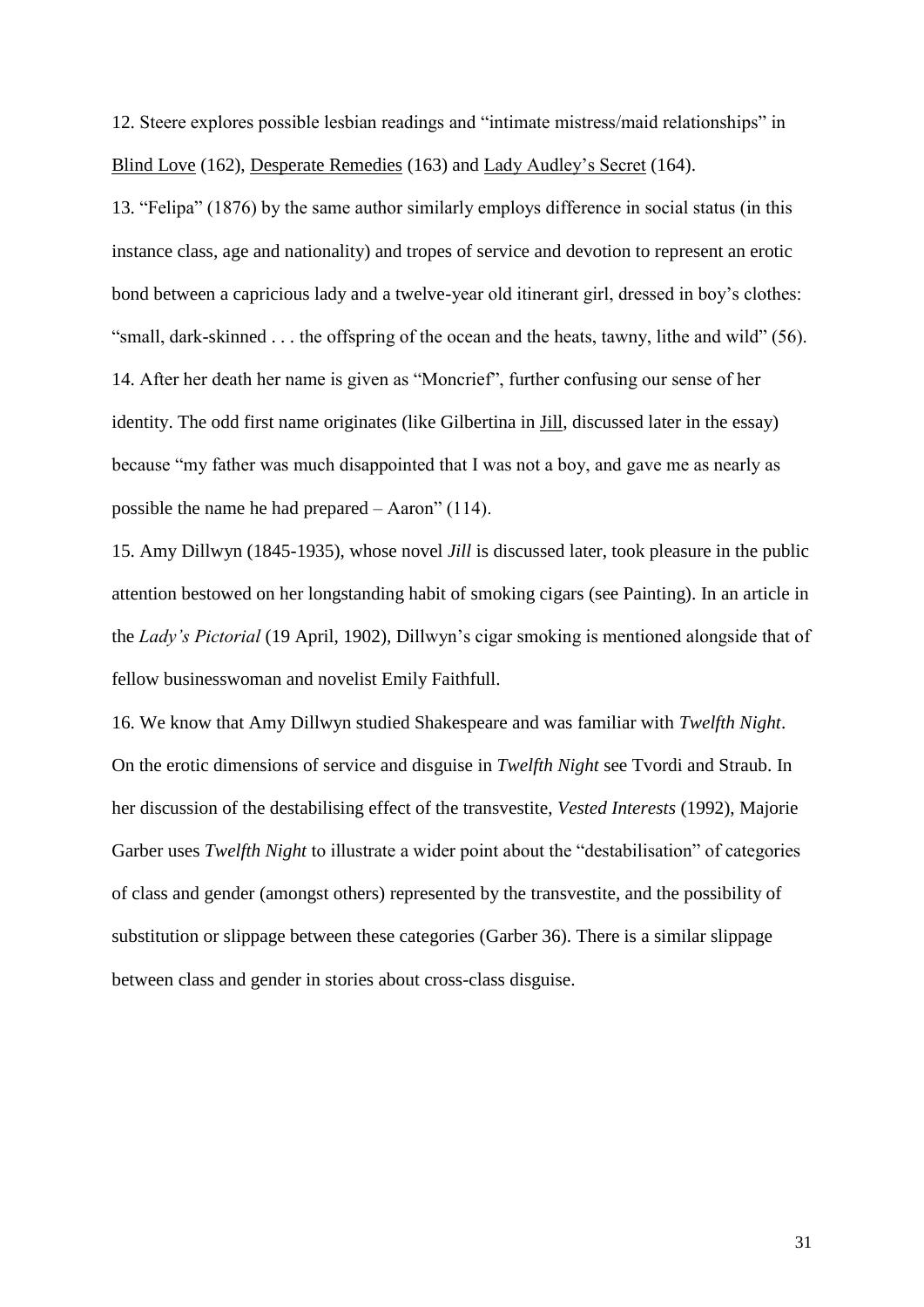WORKS CITED

Beeton, Isabella. Book of Household Management. Ware: Wordsworth Editions, 2006.

- Blackford, Holly. "Haunted Housekeeping: Fatal Attractions of Servant and Mistress in Twentieth-Century Female Gothic Literature." Literature Interpretation Theory 16 (2005): 233-61.
- Brightwell, Gerri. "Detecting Class: The Servant in Victorian Crime Fiction." Unpublished PhD Thesis. University of Minnesota, 2004.
- Castle, Terry. The Apparitional Lesbian: Female Homosexuality and Modern Culture. New York: Columbia UP, 1993.
- D'Agnillo, Renzo. "Physical and Linguistic Metamorphosis in Gaskell's The Grey Woman." Elizabeth Gaskell in Elizabeth Gaskell: Victorian Culture, and the Art of Fiction: Essays for the Bicentenary. Ed. Sandro Jung. Ghent: Academia, 2010. 39-51.
- Dellamora, Richard, et al. (with a response by Sharon Marcus). "Review Forum: Between women: friendship, desire, and marriage in Victorian England." Victorian Studies 50.1 (2007): 67-98. Literature Online. Web.10 June 2011.
- Dillwyn, Amy. [E. A.]. Jill. Ed. with an introduction by Kirsti Bohata. Dinas Craig: Honno, 2013.
- Dingley, Robert. "'It was now mistress and maid no longer; woman and woman only': The lesbian menace in Victorian fiction." Victorian Turns, NeoVictorian Returns: Essays on Fiction and Culture. Ed. Penny Gay and Catherine Waters. Newcastle upon Tyne: Cambridge Scholars, 2008. ProQuest ebrary. Web. 26 May 2015.
- Donaldson, Stephen. "Eroticization of the Working Class." Encyclopedia of Homosexuality. Ed. Wayne R. Dynes. Chicago and London: St James, 1990. 1405-06.
- Donoghue, Emma. Inseparable: Desire Between Women in Literature*.* Berkeley: Cleis, 2010.

\_\_\_. Passions Between Women: British Lesbian Culture 1668-1801. New York: Harper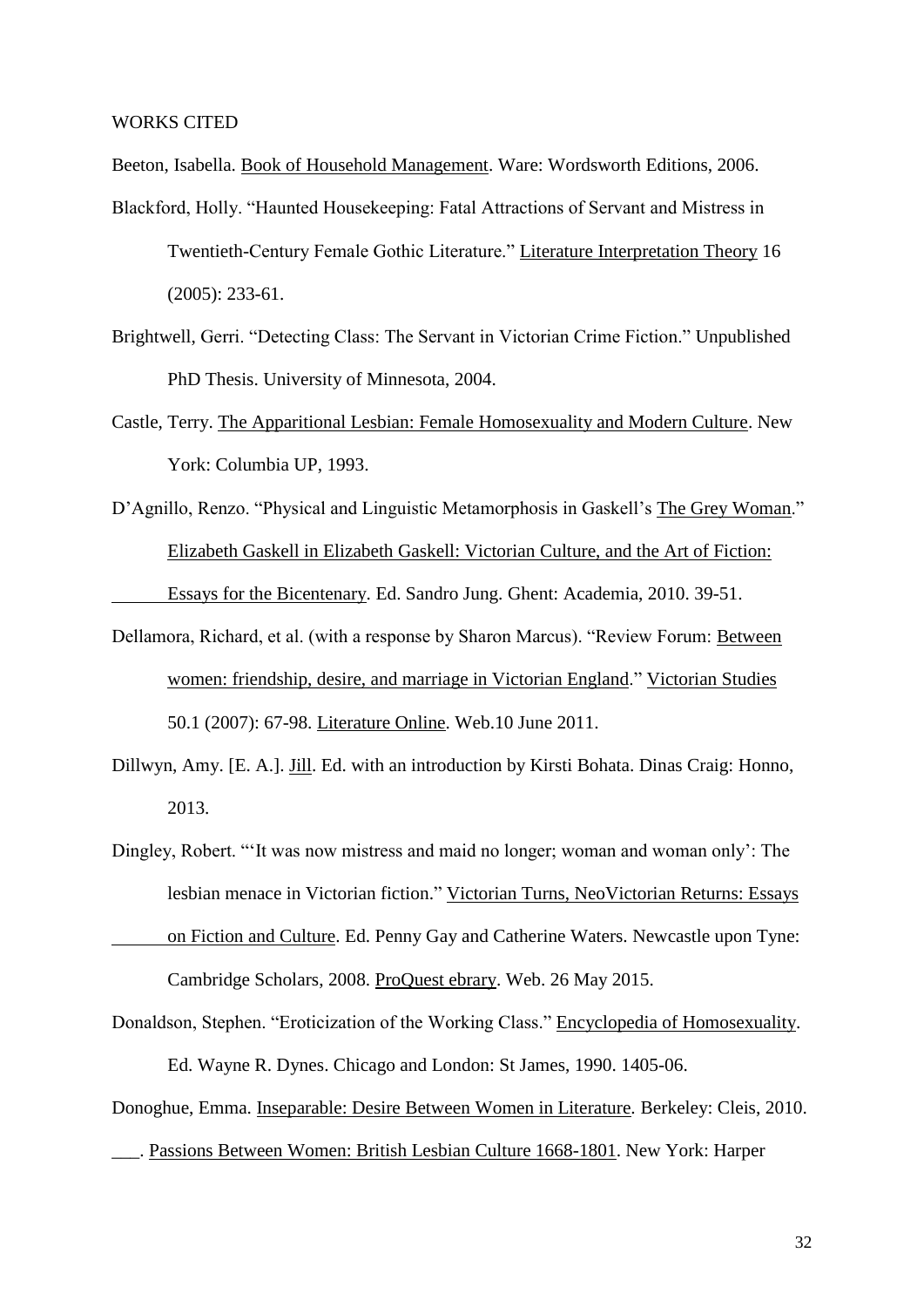Collins, 1993.

- Eliot, George. The Lifted Veil and Brother Jacob. Ed. Helen Small. Oxford: Oxford UP, 2009.
- Ellis, Sarah Stickney. The Mothers of England: Their Influence and Responsibility. London: Fisher, Son, 1843. Google Book Search. Web. 15 May 2015.

Faderman, Lilian. Surpassing the Love of Men: Romantic Friendship and Love between Women from the Renaissance to the Present. [1981]. London: The Women's Press, 1985.

- Fessler, Audrey. "'The Boy Was a Girl': Reconstructing Gender and Class to Deconstruct Difference in Sarah Grand's The Heavenly Twins." Victorian Newslette*.* 113 (Spring 2008): 38-53.
- Flanders, Judith. The Invention of Murder: How the Victorians Revelled in Death and Detection and Created Modern Crime*.* London: Harperpress, 2011.
- Garber, Marjorie. Vested Interests: Cross Dressing and Cultural Anxiety*.* [1992]. London: Penguin, 1993.
- Gaskell, Elizabeth. "The Grey Woman." Gothic Tales. London: Penguin Classics, 2000. 287- 340.
- Gillis, John R. "Servants, Sexual Relations, and the Risks of Illegitimacy in London, 1801- 1900." Feminist Studies 5.1 (Spring 1979): 142-73. Web. 13 May 2015.
- Haefele-Thomas, Ardel. Queer Others in Victorian Gothic: Transgressing Monstrosity. Cardiff: U of Wales P, 2012.
- Hallett, Nicky. "Did Mrs. Danvers Warm Rebecca's Pearls? Significant Exchanges and the Extension of Lesbian Space and Time in Literature." Feminist Review 74 (2003): 35- 49.
- Hardy, Thomas. Desperate Remedies. London: Macmillan, 1975.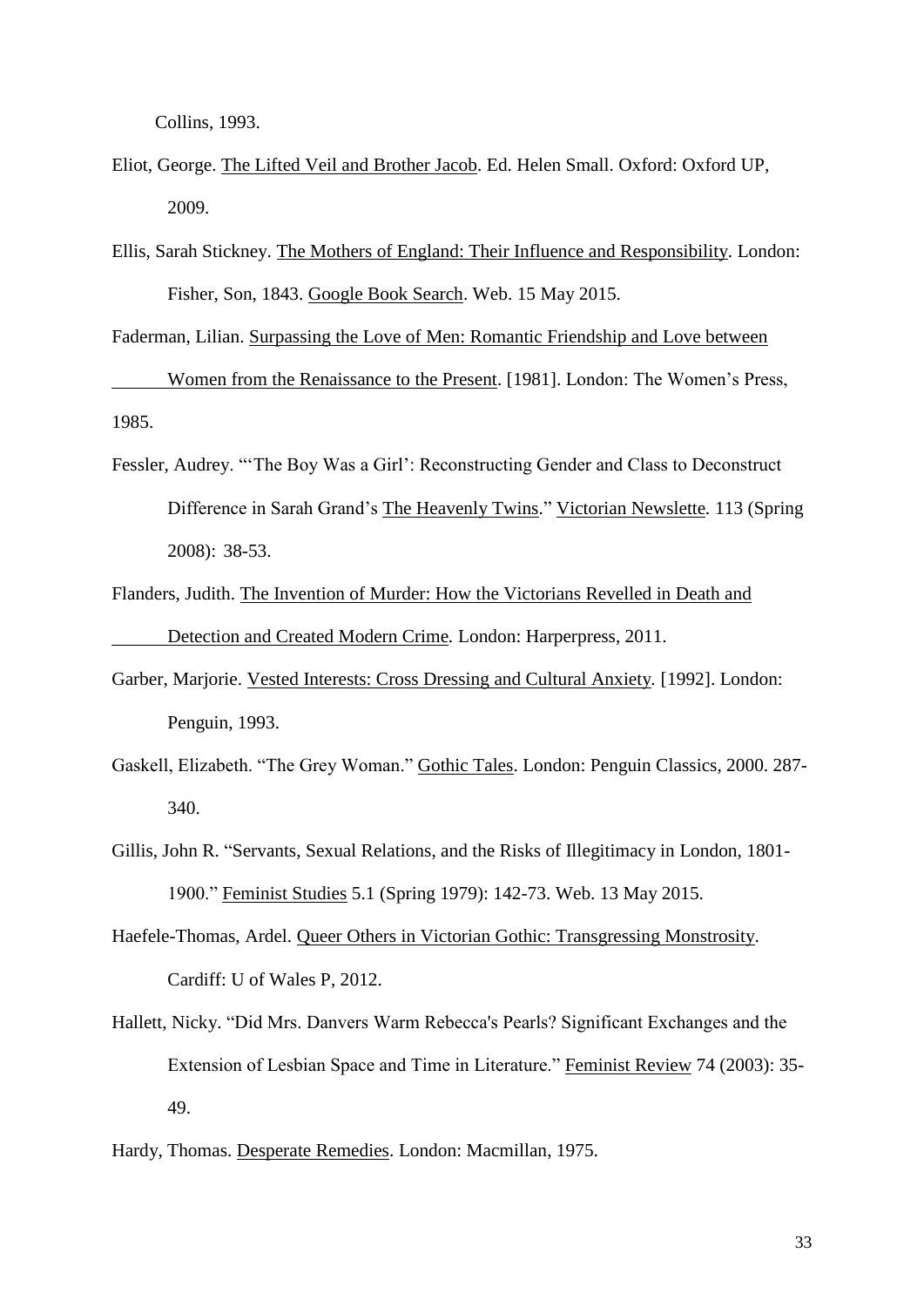- Hiltbrunner, Michael. "The Grey Woman and Bluebeard's Bride: Comparisons between Elizabeth Gaskell's short story 'The Grey Woman' and the tale of Bluebeard." Opticon1826 7 (Autumn 2009). [np]. Web. 23 March 2010.
- Hobbs, Glenda. "Pure and Passionate: Female Friendship in Sarah Orne Jewett's 'Martha's Lady'". Studies in Short Fiction 7.1 (Winter 1980): 21-29.
- Jameson, Anna. Memoirs and essays illustrative of art, literature, and social morals. London: Richard Bentley and Sons, 1846. Archive.org. Web. 20 May 2015.

Jewett, Sarah Orne. "Martha's Lady." Ed. Koppelman. 198-219.

Koppelman, Susan. "Constance Fenimore Woolson." Ed. Koppelman. 99-102.

- Koppelman, Susan, ed. Two Friends and Other Nineteenth Century Lesbian Stories by American Women Writers. New York: Meridian, 1994.
- Koven, Seth. Slumming: Sexual and Social Politics in Victorian London. Princeton: Princeton UP, 2004.
- Krafft-Ebing, Richard von. Psychopathia Sexualis, with special reference to Contrary Sexual Instinct*.* 7th ed. Philadelphia and London: F. A. Davies and J. R. Berman, 1896. Ebook ed., Forgotten Books, 2012. Web. 17 May 2015.
- Marcus, Sharon. Between Women: Friendship, Desire, and Marriage in Victorian England. Princeton: Princeton UP, 2007.
- McCuskey, Brian W. "The Kitchen Police: Servant Surveillance and Middle-Class Transgression." Victorian Literature and Culture 28.2 (2000): 359–75. Web. 26 May 2015.
- Motherly, Mary (Mrs). [Pseudonym of Emily Augusta Patmore]. The Servant's Behaviour Book: Hints on Manners and Dress for Maid Servants. London: Bell and Daldy, 1859. Archive.org. Web. 15 May 2015.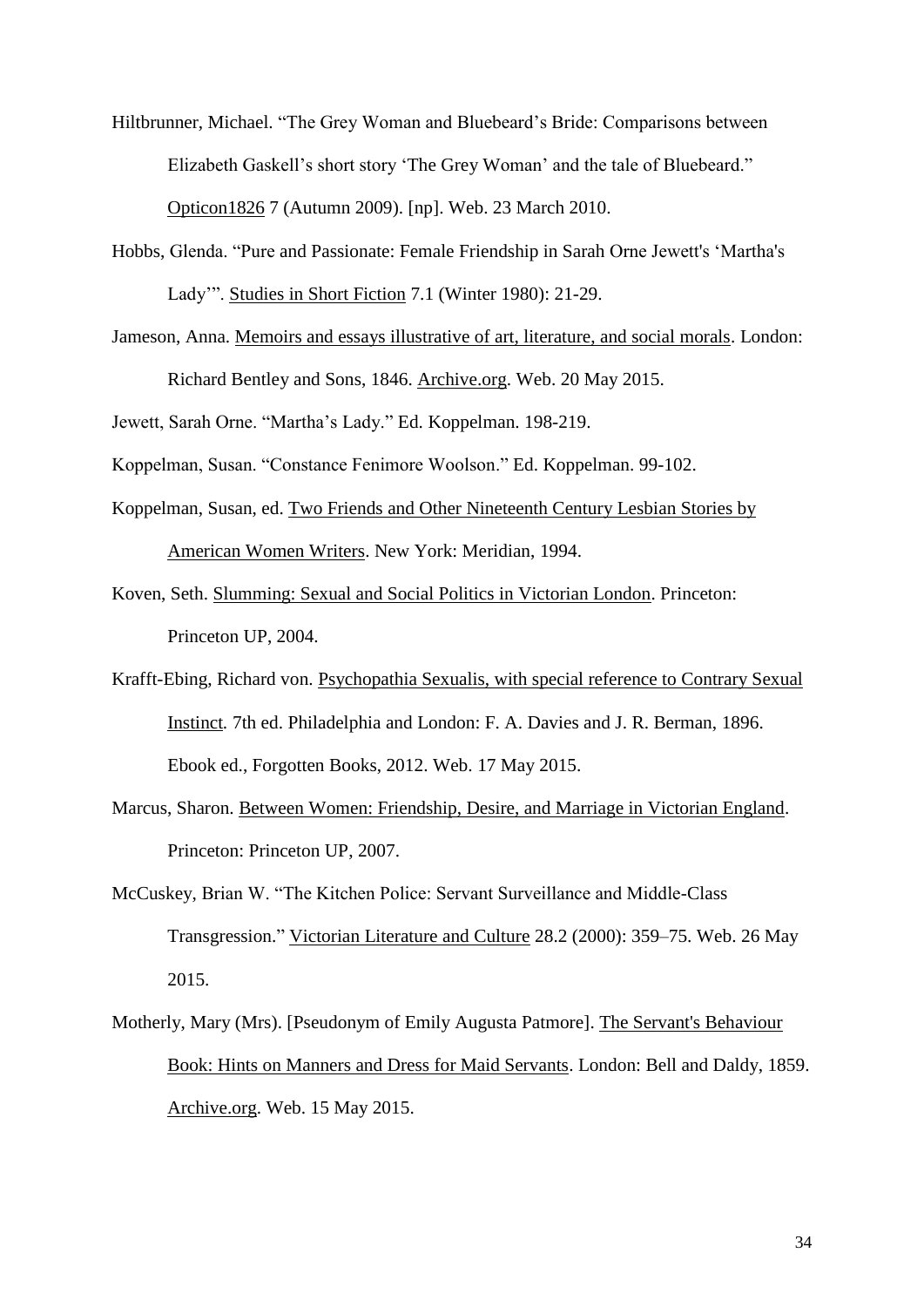- Nash, Julie. Servants and Paternalism in the Novels of Edgeworth and Gaskell. Abingdon: Ashgate, 2008. ProQuest ebrary. Web. 17 May 2015.
- O'Brien, Sharon. "'The Thing Not Named': Willa Cather as a Lesbian Writer." Signs 9.4 The Lesbian Issue (Summer 1984): 576-99. Web. 17 May 2015.

Painting, David. Amy Dillwyn. Cardiff: U of Wales P, 1987.

- Robb, Graham. Strangers: Homosexual Love in the Nineteenth Century. London: Picador, 2003.
- Schroeder, Natalie. "Feminine Sensationalism, Eroticism, and Self-Assertion: M. E. Braddon and Ouida." Tulsa Studies in Women's Literature 7.1 (Spring 1988): 87-103. Web. 20 May 2015.
- Small, Helen. "Introduction." George Eliot. ix-xlii.
- Steere, Elizabeth. The Female Servant and Sensation Fiction: 'Kitchen Literature.' Basingstoke: Palgrave Macmillan, 2013.

Stoneman, Patsy. Elizabeth Gaskell. Bloomington: Indiana UP, 1987.

- Straub, Kristina. Domestic Affairs: Intimacy, Eroticism, and Violence between Servants and Masters in Eighteenth-Century Britain. Baltimore: The John Hopkins UP, 2009.
- "Three Novels." The Pall Mall Gazette (London, England) 6069. Friday, 22 Aug. 1884: 4-5. British Library Newspapers Online. Web. 12 Feb. 2010.
- Traub, Valerie. Desire and Anxiety: Circulations of Sexuality in Shakespearean Drama. New York: Routledge, 1992.
- \_\_\_. The Renaissance of Lesbianism in Early Modern England. Cambridge: U of Cambridge P, 2002.
- Trodd, Anthea. Domestic Crime in the Victorian Novel. Basingstoke: Macmillan, 1989.
- Tvordi, Jessica. "Female Alliance and the Construction of Homoeroticism in As You Like It and Twelfth Night." Maids and Mistresses, Cousins and Queens: Women's Alliances